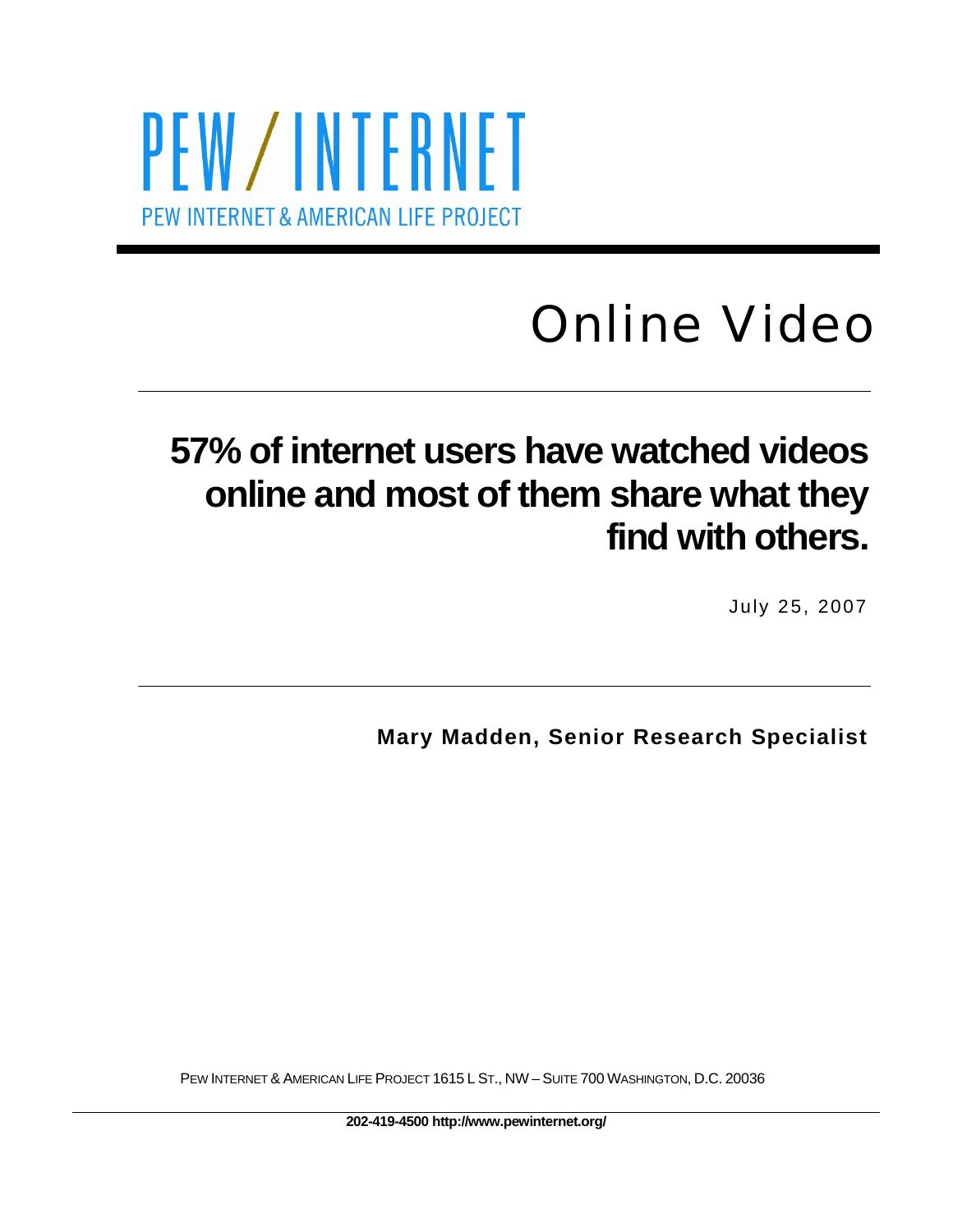## Summary of Findings

**Online video now reaches a mainstream audience; 57% of online adults have used the internet to watch or download video, and 19% do so on a typical day.** 

> The growing adoption of broadband combined with a dramatic push by content providers to promote online video has helped to pave the way for mainstream audiences to embrace online video viewing. The majority of adult internet users in the U.S. (57%) report watching or downloading some type of online video content and 19% do so on a typical day.

- **Three-quarters of broadband users (74%) who enjoy high-speed connections at both** home and work watch or download video online.
- **Looking separately at those who have access to a high-speed connection at home,** 66% report online video consumption, compared with 39% of home dial-up users.
- Yet, some online video viewers who have dial-up at home are able to supplement their access with broadband connections at work. Among those who are truly relegated to slow connections at home and work, just 31% say they have watched or downloaded video online.

#### **Three in four young adult internet users watch or download video online.**

Young adults (those ages 18-29) are among the most voracious video viewers. Three in four young adult internet users (76%) report online consumption of video, compared with 57% of online adults ages 30-49. Less than half (46%) of internet users ages 50-64 watch or download video and just 39% of those age 65 and older do so. On a typical day, young adults' video consumption also outpaces that of older users:

- Roughly one in three (31%) internet users ages 18-29 said they watched or downloaded some type of video on a typical day during the period of this survey.
- By comparison, 18% of internet users ages 30-49, 12% of those 50-64 and 10% of those 65 and older watch or download any type of video on the average day.

This report is based on the findings of a daily tracking survey on Americans' use of the internet. The results in this report are based on data from telephone interviews conducted by Princeton Survey Research Associates between February 15 to March 7, 2007, among a sample of 2,200 adults, 18 and older. For results based on the total sample, one can say with 95% confidence that the error attributable to sampling and other random effects is plus or minus 2 percentage points. For results based on internet users  $(n=1,492)$ , the margin of sampling error is plus or minus 3 percentage points.

> Pew Internet & American Life Project, 1615 L St., NW, Suite 700, Washington, DC 20036 202-419-4500 http://www.pewinternet.org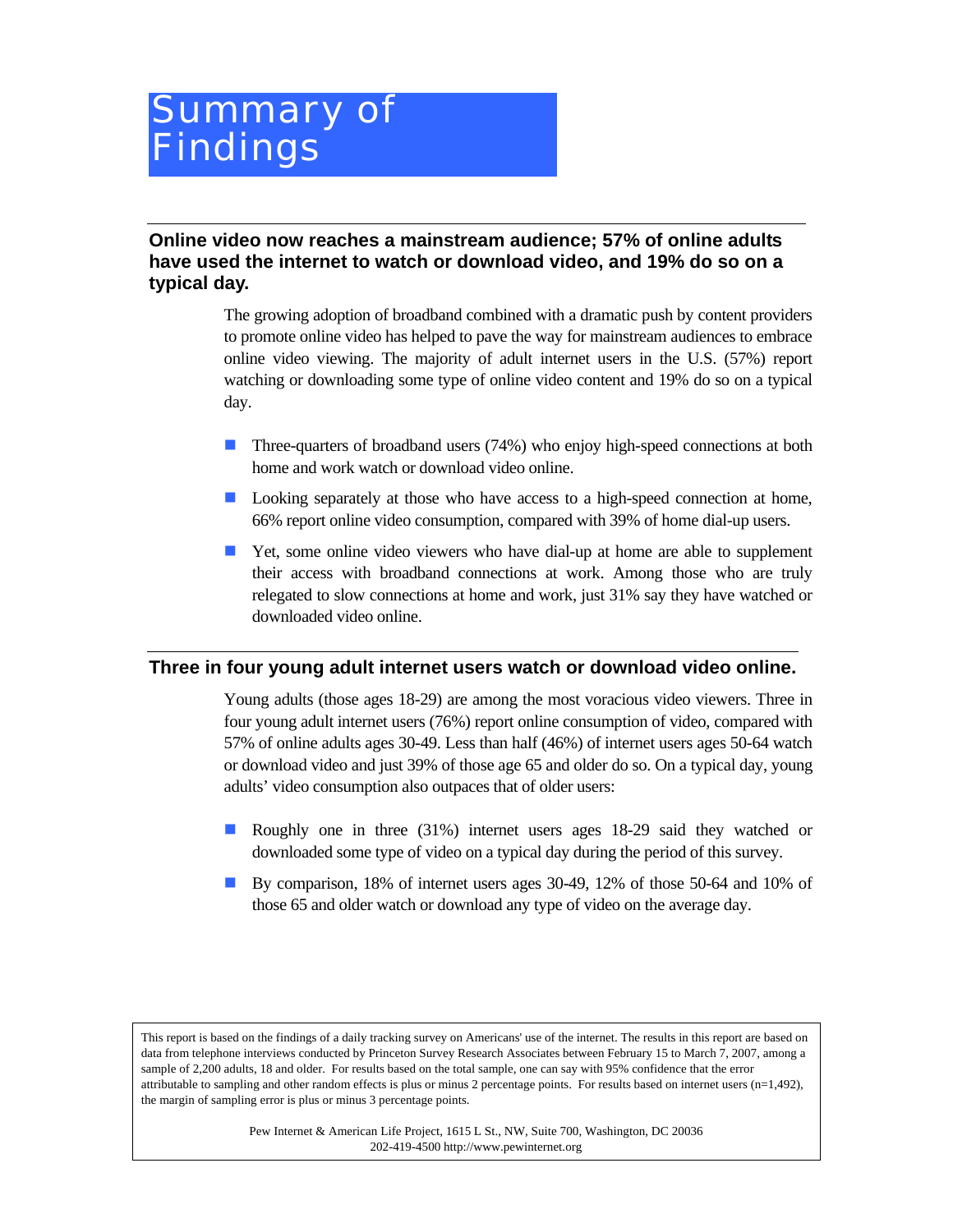#### **News video is the most popular category for everyone except young adults.**

News outlets were among the first big investors in the online video realm and their earlymover advantage shows. News content captures the attention of users across all generations, and is the most popular genre with every age group except for those ages 18- 29. Overall, 37% of adult internet users say they watch news videos, followed closely by comedy or humorous videos at 31%. For young adults, comedy is a bigger draw, with 56% watching humorous videos, compared with 43% of internet users ages 18-29 who say they watch news videos.



**Video: What they're watching** percentage of adult internet users

Source: Pew Internet & American Life Project Tracking Survey, February 15 – March 7, 2007. Margin of error is ±3% for all adult internet users (n=1,492).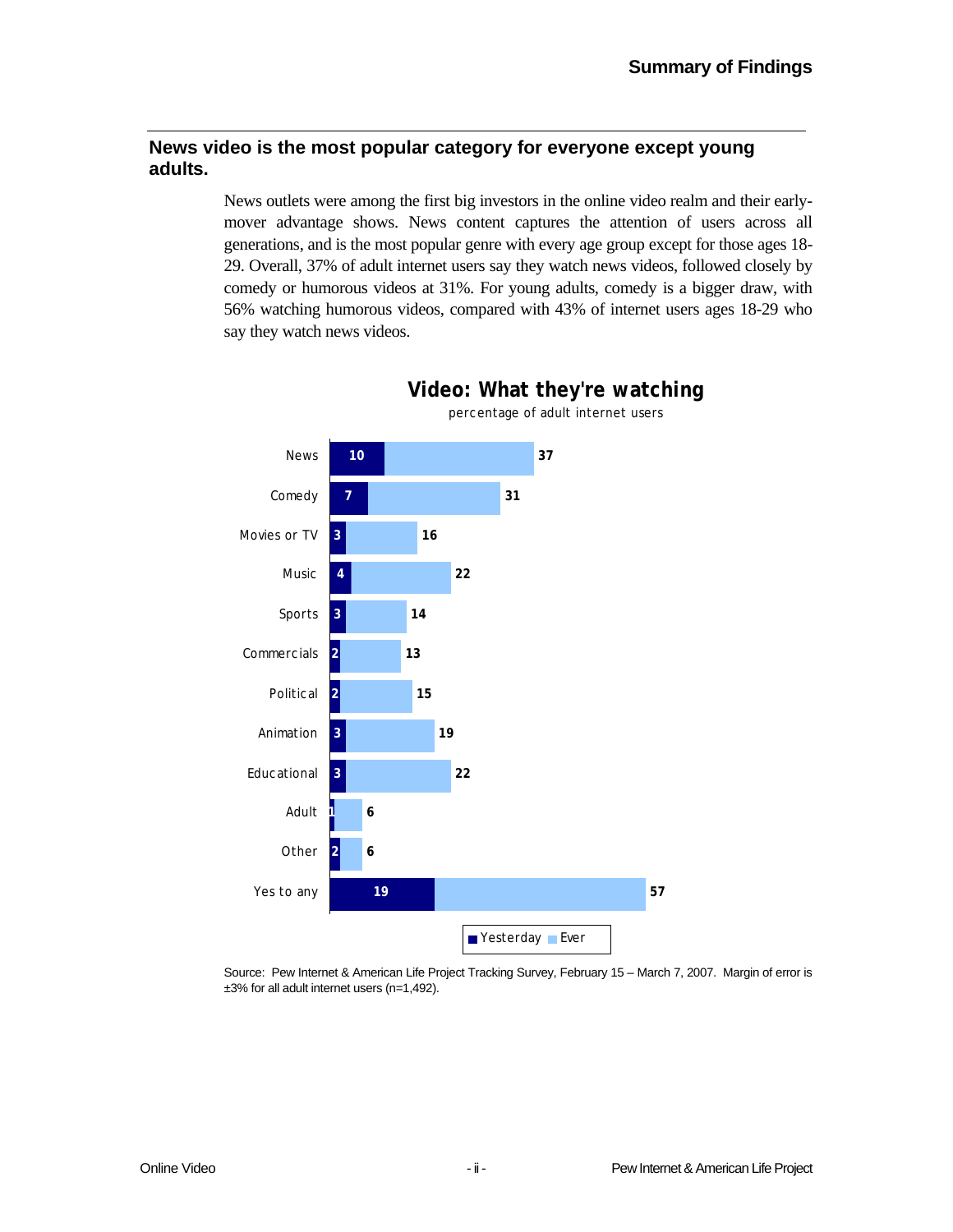#### **More than half of online video viewers share links to the video they find with others.**

The desire to share a viewing experience with others has already been a powerful force in seeding the online video market. Fully 57% of online video viewers share links to the videos they find online with others. Young adults are the most "contagious carriers" in the viral spread of online video. Two in three (67%) video viewers ages 18-29 send others links to videos they find online, compared with just half of video viewers ages 30 and older.

Video viewers who actively exploit the participatory features of online video – such as rating content, posting feedback or uploading video – make up the motivated minority of the online video audience. Again, young adults are the most active participants in this realm.

| <b>Online Video Gets Social: How users engage</b><br>The percentage of video viewers who do the following activities |       |     |       |           |           |               |  |
|----------------------------------------------------------------------------------------------------------------------|-------|-----|-------|-----------|-----------|---------------|--|
|                                                                                                                      | Total | Men | Women | $18 - 29$ | $30 - 49$ | 50-64         |  |
| Receive video links                                                                                                  | 75%   | 75% | 75%   | 76%       | 77%       | 71%           |  |
| Send video links to others                                                                                           | 57    | 59  | 54    | 67        | 55        | 45            |  |
| Watch video with others                                                                                              | 57    | 58  | 57    | 73        | 58        | 34            |  |
| Rate video                                                                                                           | 13    | 15  | 10    | 23        | 11        | 4             |  |
| Post comments about video                                                                                            | 13    | 15  | 10    | 25        | 9         | 5             |  |
| Upload video                                                                                                         | 13    | 16  | 9     | 20        | 12        | 5             |  |
| Post video links online                                                                                              | 10    | 12  | 9     | 22        | 7         | $\mathcal{P}$ |  |
| Pay for video                                                                                                        |       | 8   | 6     | 10        |           | 3             |  |

*Source: Pew Internet & American Life Project Tracking Survey, February 15 – March 7, 2007. Margin of error is ±4% for all online video viewers (n=800). Margins of error for subgroups range from ±5% for male video viewers to ±8% for viewers ages 50-64. Those ages 65 and older are not included in this table due to the small number of video viewers in this group (n=84).* 

#### **Most online video viewers have watched with other people.**

Online video consumers are just as likely to have shared a video viewing experience in person as they are to have shared video online. The picture of the lone internet user, buried in his or her computer, does not ring true with most who view online video.

- 57% of online video viewers have watched with other people, such as friends or family.
- Young adults are the most social online video viewers; three out of four video consumers (73%) ages 18-29 say they have watched with others.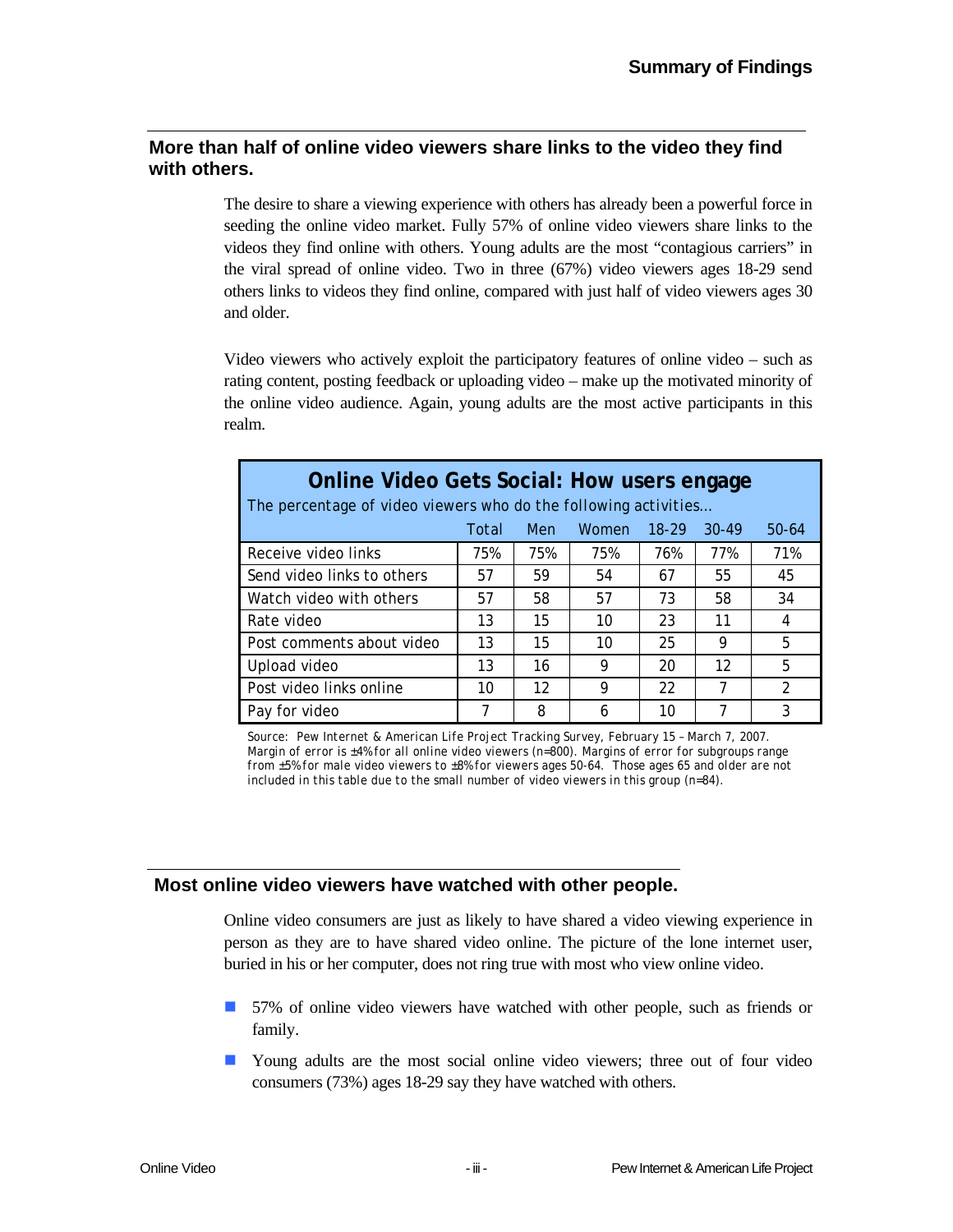#### **Professional videos are preferred to amateur productions online, but amateur content appeals to coveted segments of the young male audience.**

Overall, 62% of online video viewers say that their favorite videos are those that are "professionally produced," while 19% of online video viewers express a preference for content "produced by amateurs." Another 11% say they enjoy both professionallyproduced video and amateur online video equally.

For young adult men – one of the most coveted audiences for advertisers – there is a much narrower pro-am gap. Some 43% of online video users in this cohort express a clear preference for professional video, while 34% say they prefer amateur content. Another 19% of male video viewers ages 18-29 say they enjoy both amateur and professional content.

#### **Few pay to access online video.**

Providing free access to video content has been central to the popularity of YouTube and other online video portals. At the moment, few online video viewers are paying for any of the video they watch; just 7% say they have paid to access or download video online.

However, young adults, who are often thought to have little interest in paying for music and other digital media, are actually more likely than older video viewers to have paid for online video content. While 10% of online video viewers ages 18-29 have paid to access or download online video, just 3% of video viewers ages 50-64 have done so.

Online video now reaches a mainstream audience; 57% of online adults have used the internet to watch or download video, and 19% do so on a typical day.

Three in four young adult internet users watch or download video online.

News video is the most popular category for everyone except young adults.

More than half of online video viewers share links to the video they find with others.

Most online video viewers have watched with other people.

Professional videos are preferred to amateur productions online, but amateur content appeals to coveted segments of the young male audience.

Few pay to access online video.

Source: Madden, Mary. *Online Video.* Washington, DC: Pew Internet & American Life Project, July 25, 2007.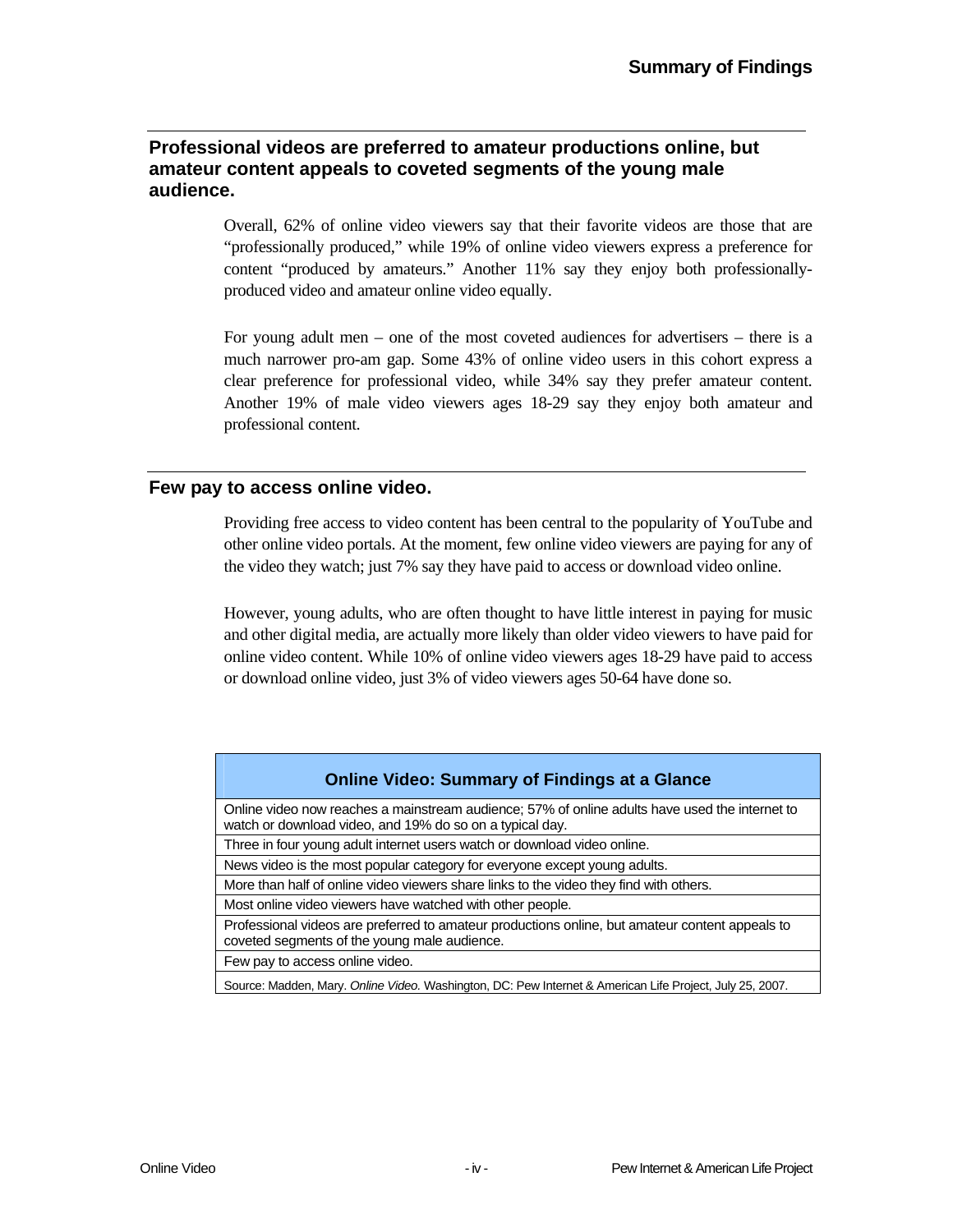

#### **Summary of Findings**

**Acknowledgements** 

**Part 1. The Audience for Online Video** 

**Part 2. What They Watch Online** 

**Methodology**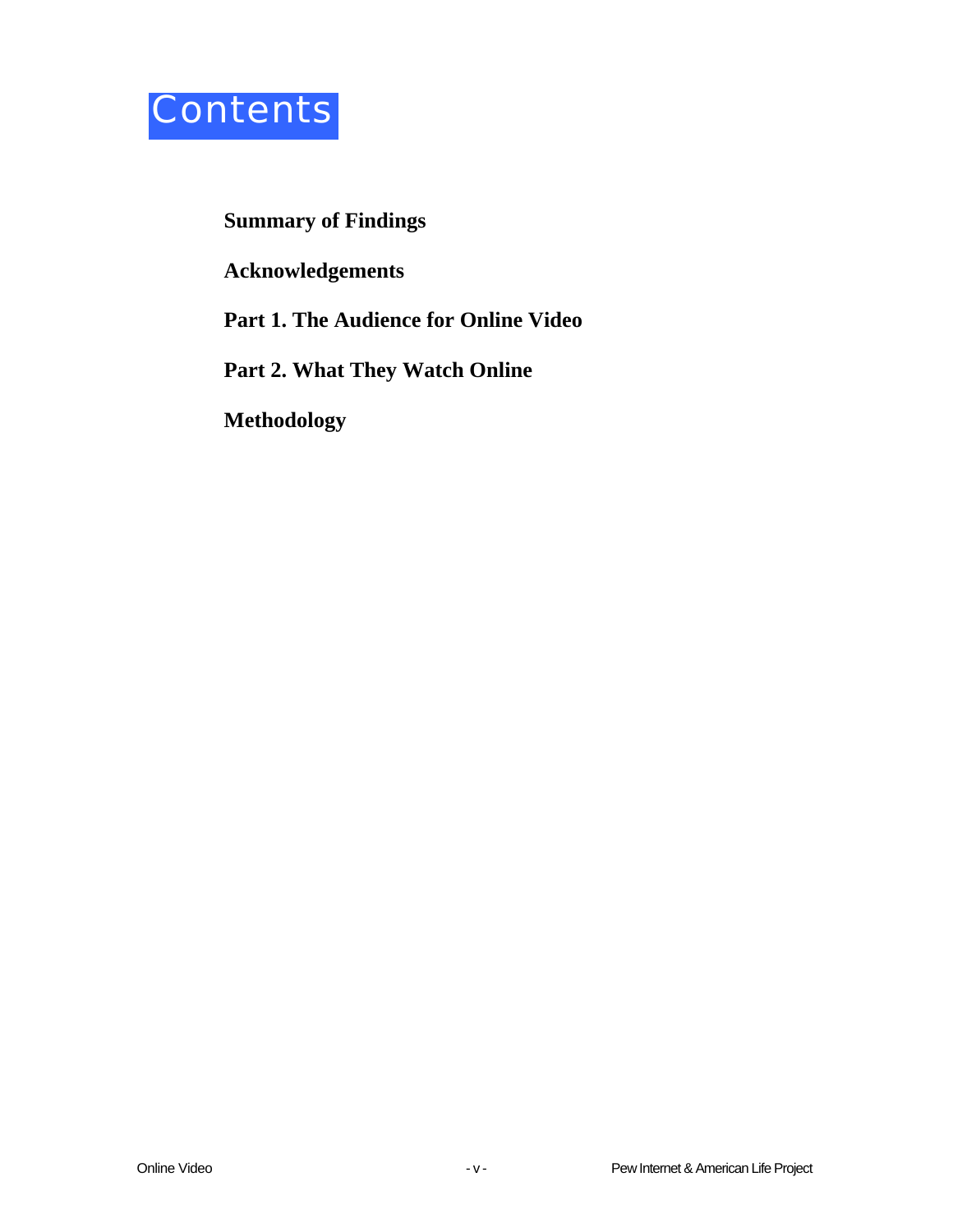**About the Pew Internet & American Life Project**: The Pew Internet Project is a nonprofit, non-partisan "fact tank" that explores the impact of the Internet on children, families, communities, the work place, schools, health care, and civic/political life. The Project aims to be an authoritative source for timely information on the Internet's growth and societal impact. Support for the project is provided by The Pew Charitable Trusts. For more information, please visit us at: www.pewinternet.org.

**About Princeton Survey Research Associates International**: PSRAI conducted the survey that is covered in this report. It is an independent research company specializing in social and policy work. For more information, please see: http://www.psrai.com/.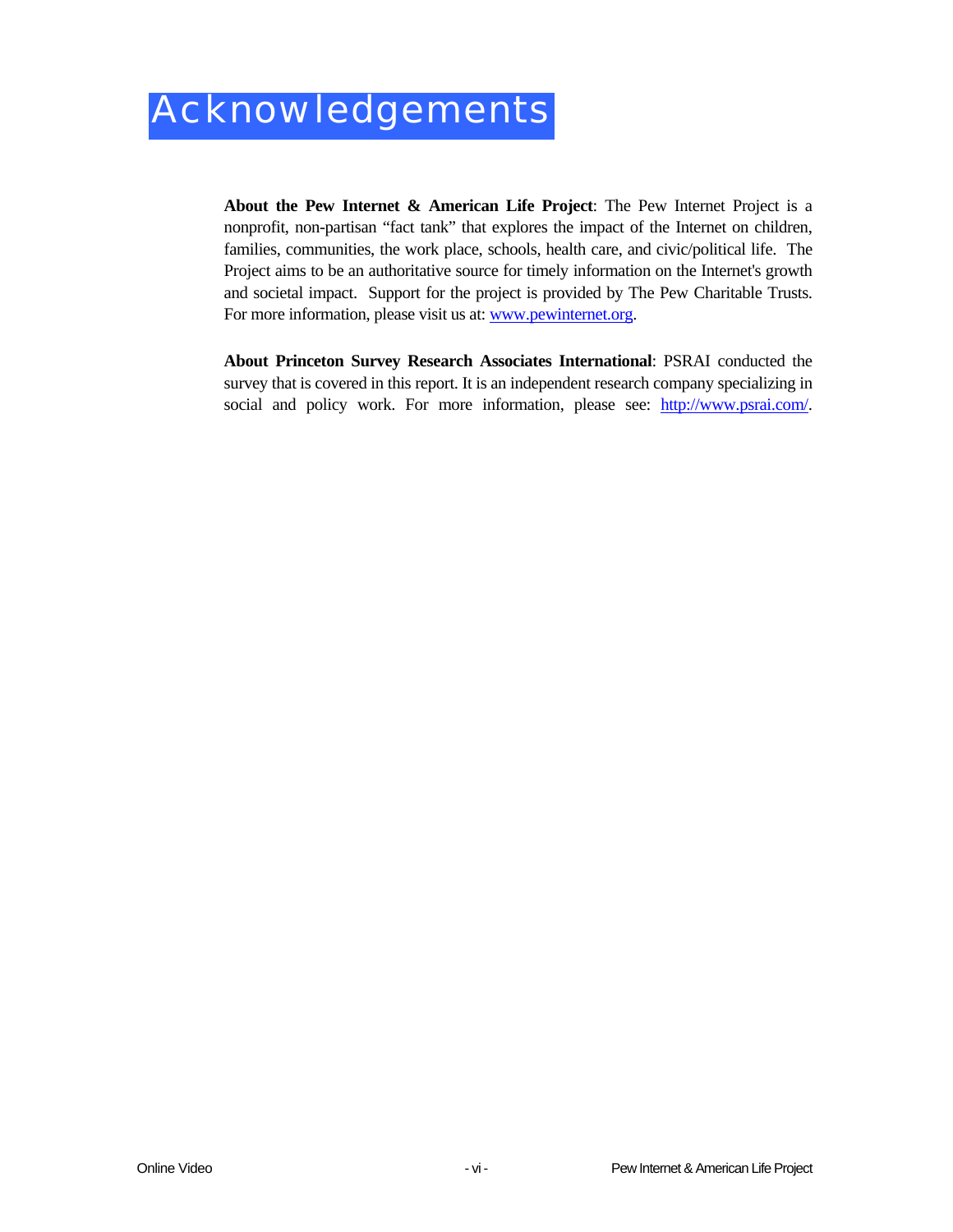

### **The Audience for Online Video**

#### **Experts have long anticipated the mainstreaming of online video.**

 *"The really interesting highway applications will grow out of the participation of tens or hundreds or millions of people, who will not just consume entertainment and other information, but will create it, too. Until millions of people are communicating with one another, exploring subjects of common interest and making all sorts of multimedia contributions, including high-quality video, there won't be an information highway."* 

- Bill Gates (1995, *Plugged In At Home*) 1

*"By the year 2005, Americans will spend more time on the Internet than watching network television and videocassette rentals will have been replaced by easily available video-on-demand services."* 

- Nicholas Negroponte (1995, *The Future of News*) 2

While in 2007 we're still far from Negroponte's vision of an internet-dominated world where Americans spend more time online than they do watching traditional broadcast and cable television, we are very clearly speeding towards that vision -- right along the interactive highway of user-generated content that Bill Gates described in 1995. What once might have seemed like pie-in-the-sky proclamations about the delivery of online video are now clear realities as the growing adoption of broadband, coupled with userfriendly video sharing applications that offer deep catalogs of compelling content draw more viewers every day.

Online video has been a central feature in a growing discussion about the impact of userdriven "Web 2.0" technologies. YouTube and other video sharing sites are often held up as powerful examples of both the social and monetary value of applications built around user contributions. And as users have realized the unlocked potential of online video, a new channel of interactive mass communication has started to emerge in daily life.

l

 $1$  This quote is also catalogued as part of the "Imagining the Internet" predictions database. Available at: http://www.elon.edu/predictions/default.aspx 2

 $^2$ Ibid.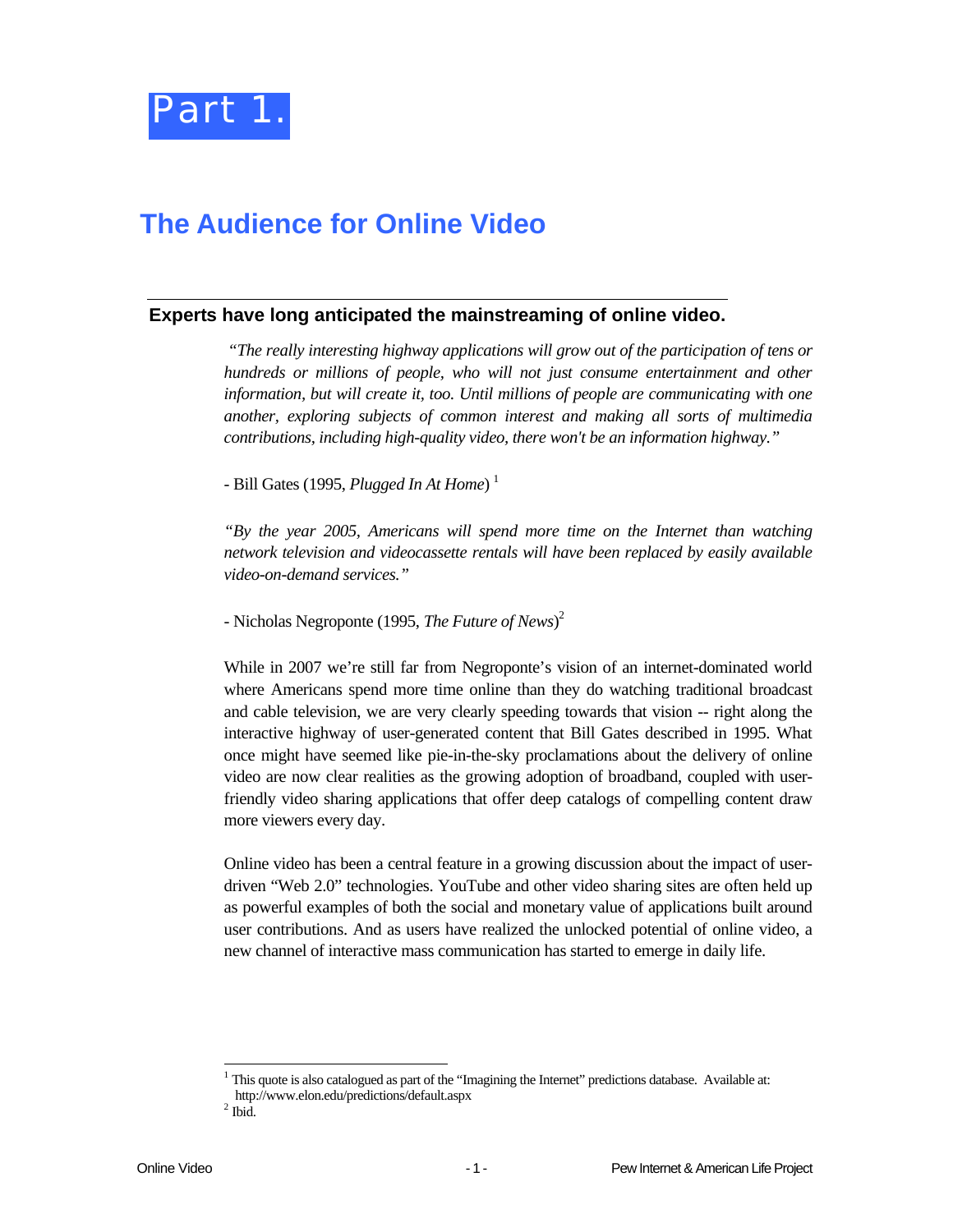#### **57% of the online public has used the internet to watch or download video.**

| Who Watches Online Video<br>The percentage of internet users in each group<br>who watch or download online video. |     |  |  |  |
|-------------------------------------------------------------------------------------------------------------------|-----|--|--|--|
| Total                                                                                                             | 57% |  |  |  |
| Men                                                                                                               | 63  |  |  |  |
| Women                                                                                                             | 51  |  |  |  |
| Ages 18-29                                                                                                        | 76  |  |  |  |
| Ages 30-49                                                                                                        | 57  |  |  |  |
| Ages 50-64                                                                                                        | 46  |  |  |  |
| Age 65+                                                                                                           | 39  |  |  |  |
| <b>HS Grad or less</b>                                                                                            | 46  |  |  |  |
| Some college                                                                                                      | 62  |  |  |  |
| College Grad                                                                                                      | 64  |  |  |  |
| Less than \$30K                                                                                                   | 52  |  |  |  |
| \$30K-\$50K                                                                                                       | 63  |  |  |  |
| \$50K-\$75K                                                                                                       | 63  |  |  |  |
| $$75K+$                                                                                                           | 62  |  |  |  |

Overall, 57% of adult internet users say they watch or download video content online. On a typical day, 19% report watching or downloading some type of online video content. Other estimates, which include the *passive* viewing of online video, such as "in-banner" advertising embedded in many popular websites, suggest the online video viewing audience may be even larger.<sup>3</sup> However, for the purposes of our survey, we were primarily interested in interviewing those who *actively* seek out and watch online video.

In keeping with other media consumption trends, a familiar refrain rings loud and clear: It's a broadband thing.

*Source: Pew Internet & American Life Project Tracking Survey, February 15 – March 7, 2007. Margin of error is ±3% for all adult internet users (n=1,492). Margins of error for subgroups range from ±4% for women (n=788) to ±8% for those age 65 and older (n=202).* 

> Three-quarters of broadband users (74%) who enjoy high-speed connections at both home and work watch or download video online. Looking separately at those who have access to a high-speed connection at home, 66% report online video consumption, compared with just 39% of home dial-up users who watch or download video. Among those home dial-up users who watch video, nearly half of them (44%) say they have access to a high-speed connection at work, while the remaining half have dial-up connections at work or no type of internet access at work. Isolating that segment of home dial-up users who are truly relegated to slow connections and do not have broadband at work, just 31% say they have watched or downloaded video online.

> Frequency of internet use is often bolstered by having an always-on high-speed connection, and this reality is coupled with a greater propensity for daily internet users to watch and download video. Nearly two-thirds (65%) of daily internet users consume video content online at least from time to time, while just 40% who are online several times per week do so.

l

 $3$  See, for instance, estimates that suggest as much as 70% of the total U.S. internet audience stream online video: http://www.comscore.com/press/release.asp?press=1264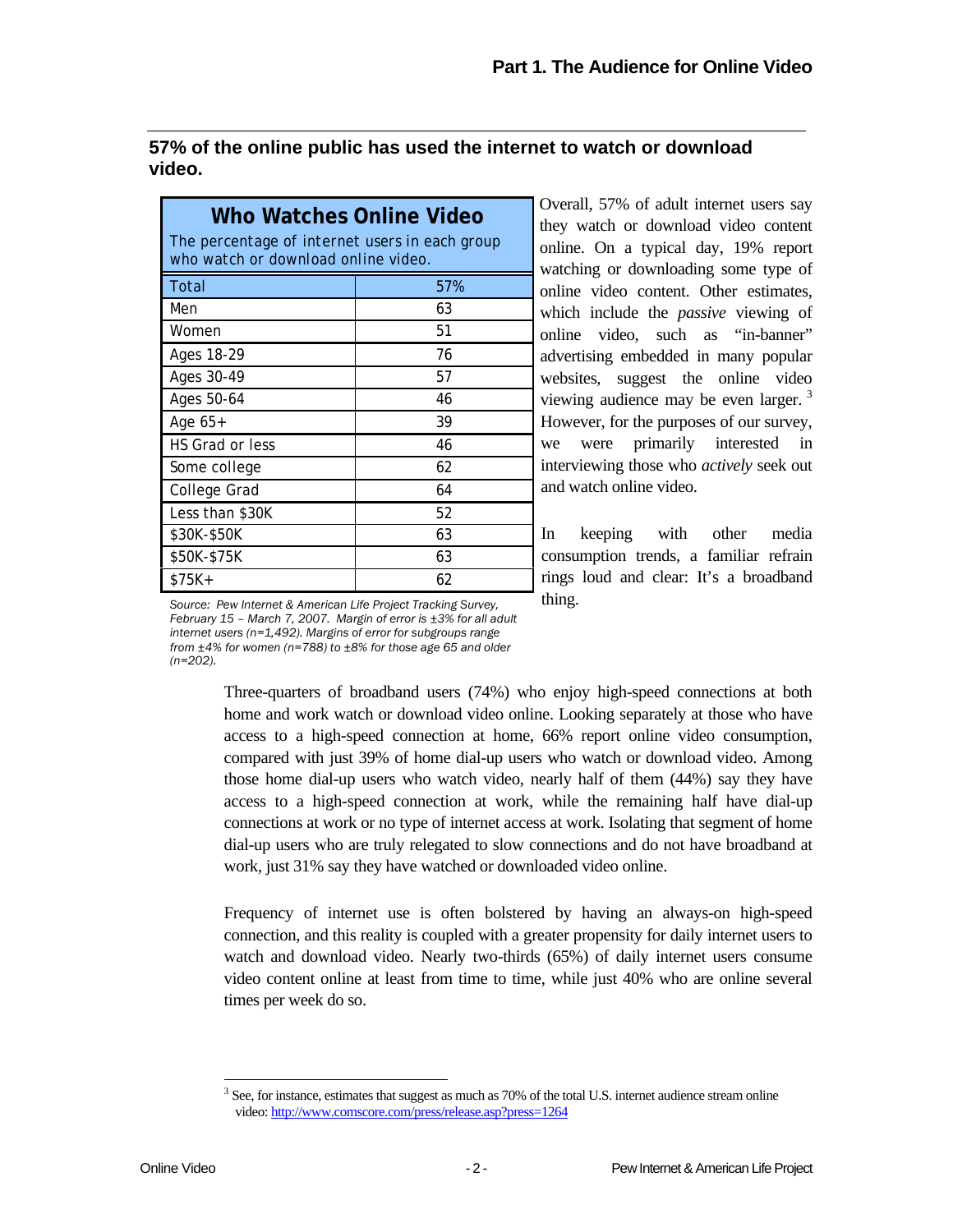#### **Three in four young adult users watch or download video online. On a typical day, nearly one in three consume online video.**

Young adults (those ages 18-29) with internet access are also among the most voracious video viewers. Three in four wired young adults (76%) report online consumption of video, compared with 57% of internet users between ages 30-49. Less than half (46%) of internet users ages 50-64 watch or download video and just 39% of those age 65 and older do so.

On a typical day, young adults' video consumption also outpaces that of older users.

Roughly one in three (31%) internet users ages 18-29 said they watched or downloaded some type of video on the day prior to our survey. Just 18% of users ages 30-49, 12% of those 50-64 and 10% of those age 65 and older watch or download any type of video on the average day.

#### **Some 8% of internet users say they have uploaded a video file online for others to watch.**

Users who post video are a much smaller group than those who watch; about one in twelve (8%) adult users say they have uploaded a video file online where others can watch it.

Young adults also trump older users in their experience with posting video content; 15% of users ages 18-29 have uploaded videos, compared with 8% of those 30-49 and roughly 5% of users age 50 and older who have posted video for others to watch. At the same time, a considerable divide between those who watch and those who contribute content persists even among this highly wired group. Young adults are five times more likely to watch than they are to upload.

As is the case with audio consumption online, men are also more avid video viewers and posters than women. Nearly two-thirds of online men (63%) use the internet to watch or download video, while just about half of online women do so (51%). Video posting produces a more dramatic disparity; 11% of online men say they upload video, compared with only 6% of online women.

However, when looking exclusively at the viewing and uploading habits of young adults (those ages 18-29), young men and women report roughly the same incidence of video watching and uploading. Instead, users age 30 and older are the ones who exhibit the most pronounced gender differences.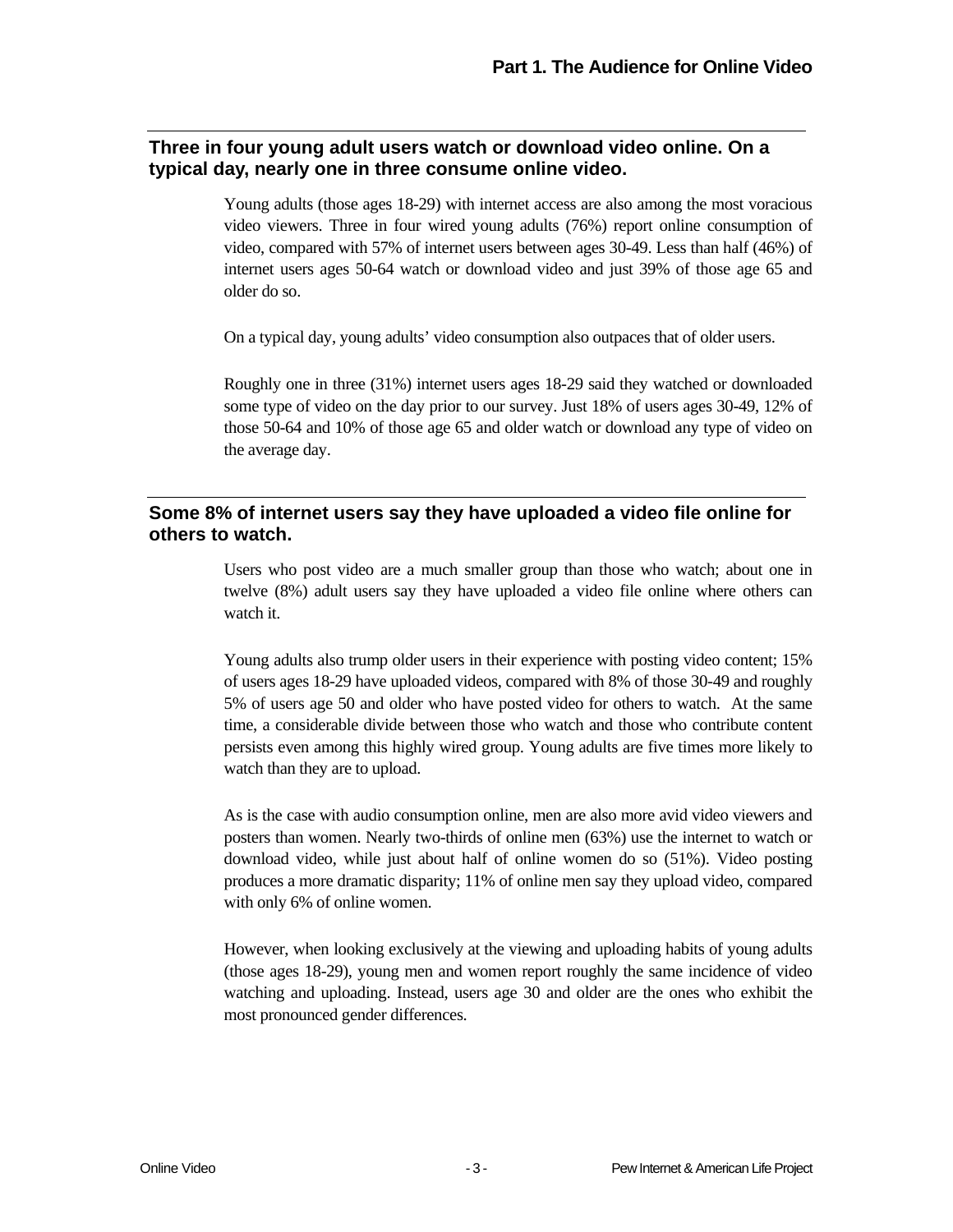#### **Most video viewers watch at home, but one in four report at-work viewing.**

Three in five online video consumers (59%) say they watch at home, while 24% report at-work viewing. One in five (22%) say they watch online video from someplace other than home or work. When asked if they happened to watch online from these various locations "yesterday," 19% reported at-home viewing, 6% reported at-work viewing and just 3% said they watched online video someplace other than home or work the day before.

Video viewers who are ages 30-49, those who have a college degree, and those living in households earning \$75,000 or more are among the most likely to watch video at work; roughly one-third of each group views online video at their workplace. However, those who have a broadband connection at work beat out all of these other demographic groups; 37% of online video viewers who have a high-speed connection at work watch video there.

Yet another sign of young adults' mobile tech lifestyle, those ages 18-29 are more than twice as likely when compared with any other age group to watch online video from someplace other than home or work. While 41% of video viewers ages 18-29 watch video from a "third" place, just 16% of those 30-49 do so.

#### **Half of young adult video viewers say they watch video on YouTube.**

Overall, 27% of online video consumers say they watch or download video from YouTube, and of those who watch or download videos from more than one location, 29% say YouTube is the place where they view online video most often. Young adults are almost twice as likely to point to YouTube as a source for online video; 49% of video viewers ages 18-29 say they watch YouTube videos. MySpace garners a much smaller slice of the young adult audience (15% of viewers), but one that is still considerably larger than the segment who use cable and network TV sites (7%) or news websites (6%) as sources for video.

Male viewers are more likely than female viewers to use YouTube (31% vs. 22%), but otherwise, men and women generally report the same levels of usage across every source they were asked about. Frequent viewers of online video also have a greater tendency to use YouTube; 39% of video viewers who say they watched an online video "yesterday" are users of YouTube compared with just 21% of viewers who did not watch "yesterday."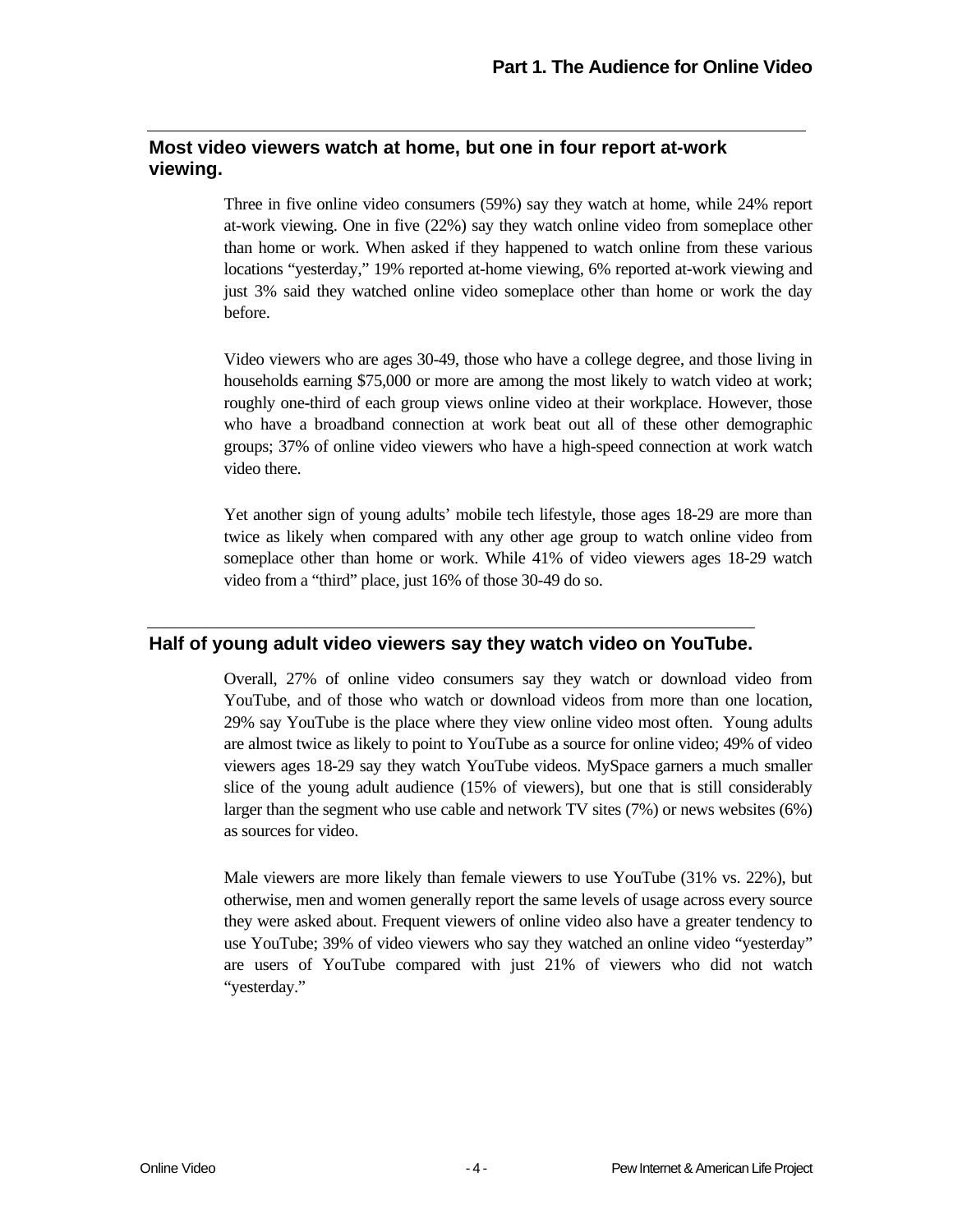#### **Young Adults: The YouTube Generation**

percentage of video viewers who use each site



Source: Pew Internet & American Life Project Tracking Survey, February 15 – March 7, 2007. Margin of error is ±4% for all online video viewers (n=800). Margin of error is ±7% for video viewers ages 18-29.

#### **How they watch: Most have watched online video with other people.**

Many studies have illustrated the social nature of television viewing, but the solitary nature of viewing digital video in personal computing environments has raised questions in the research community about how to best prepare for a world in which the "natural" atmosphere for sociable viewing might be disrupted by technology.4

However, findings from our study suggest that social motivation – that is, a desire to share a viewing experience with someone else – has influenced the way users experience online video. One sign of this can be observed in the way people watch; online video consumers are not exclusively confined to watching videos alone at their computer. The picture of the lone internet user, always buried in his or her computer does not emerge

l

<sup>&</sup>lt;sup>4</sup> See Oehlberg et al., "Social TV: Designing for distributed, sociable television viewing," May 2006, Palo Alto Research Center. Available at: http://www.parc.xerox.com/research/publications/details.php?id=5392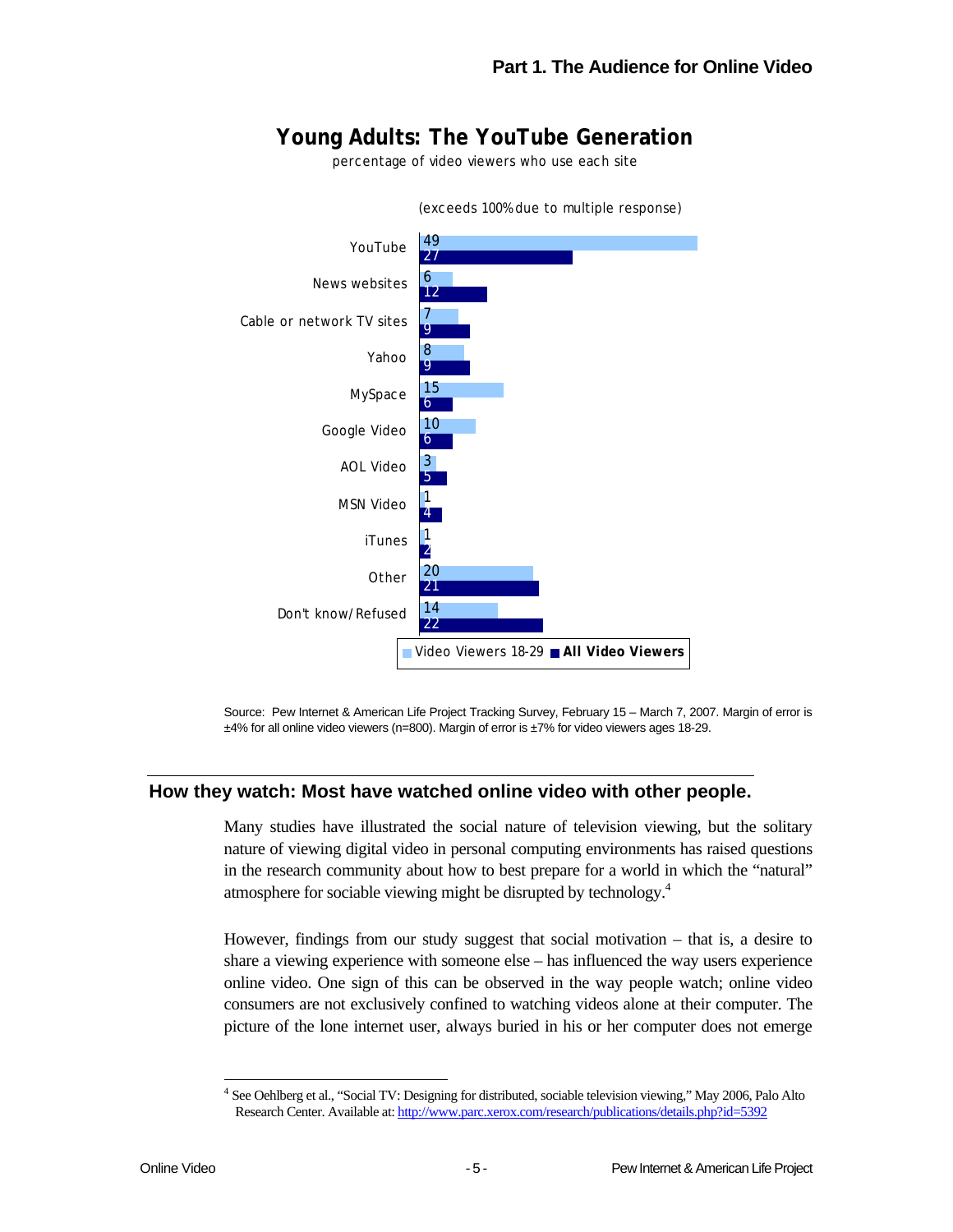from our survey. Overall, 57% of online video viewers have watched with other people, such as friends or family.

Young adults are the most social online video viewers; three out of four online video consumers (73%) ages 18-29 say they have watched with others. That compares with 58% of those ages 30-49, and just 36% of those ages 50 and older. Those who say they watched video "yesterday" also report more social viewing when compared with those who did not watch online video on the day prior to the survey (69% vs. 51%). Men and women report equal levels of social video viewing.

Some video applications, such as Joost, have tried to anticipate the desire users have to share their real-time viewing experience by providing a window to chat with others while watching from different locations. For those who upload videos, YouTube has recently added features as part of its Active Sharing application that allow uploaders to see logged in users who are actively watching the videos posted to their channel.

#### **More than half share links to the video they find with others.**

The prevalence of link sharing among video viewers serves as another sign that social motivations have fueled the spread of online video. Those who wish to share the video they find with others without gathering them around the same screen can also "watch together" in an asynchronous way simply by sharing links to posted video content via email, IM, or other means.

Fully 57% of online video viewers share links to the videos they find online with others. Few are consistently finding content that's compelling enough to share on a daily basis – just 3% send video links to others every day – but roughly one in three online video viewers will share links at least as often as a few times per month.

Again, the youngest viewers express more interest in sharing what they find. In this way, young adults could be considered the most "contagious carriers" in the viral spread of online video. Two in three video viewers ages 18-29 send others links to videos they find online, compared with just half of video viewers ages 30 and older. Young adults are also sharing video with greater frequency than older viewers; 42% send video links to others a few times per month or more.

#### **Three in four video viewers receive links to online video.**

Those who share video links act as nodes in a distribution network, often sending video to multiple people. There are far more people who say they receive links to online videos than there are people who send those links on to others. A whopping 75% of video viewers say they have received links to online video content compared with a little more than half who say they send them. And while most video viewers receive these links a few times per week or a few times per month, 9% say they get video links on a daily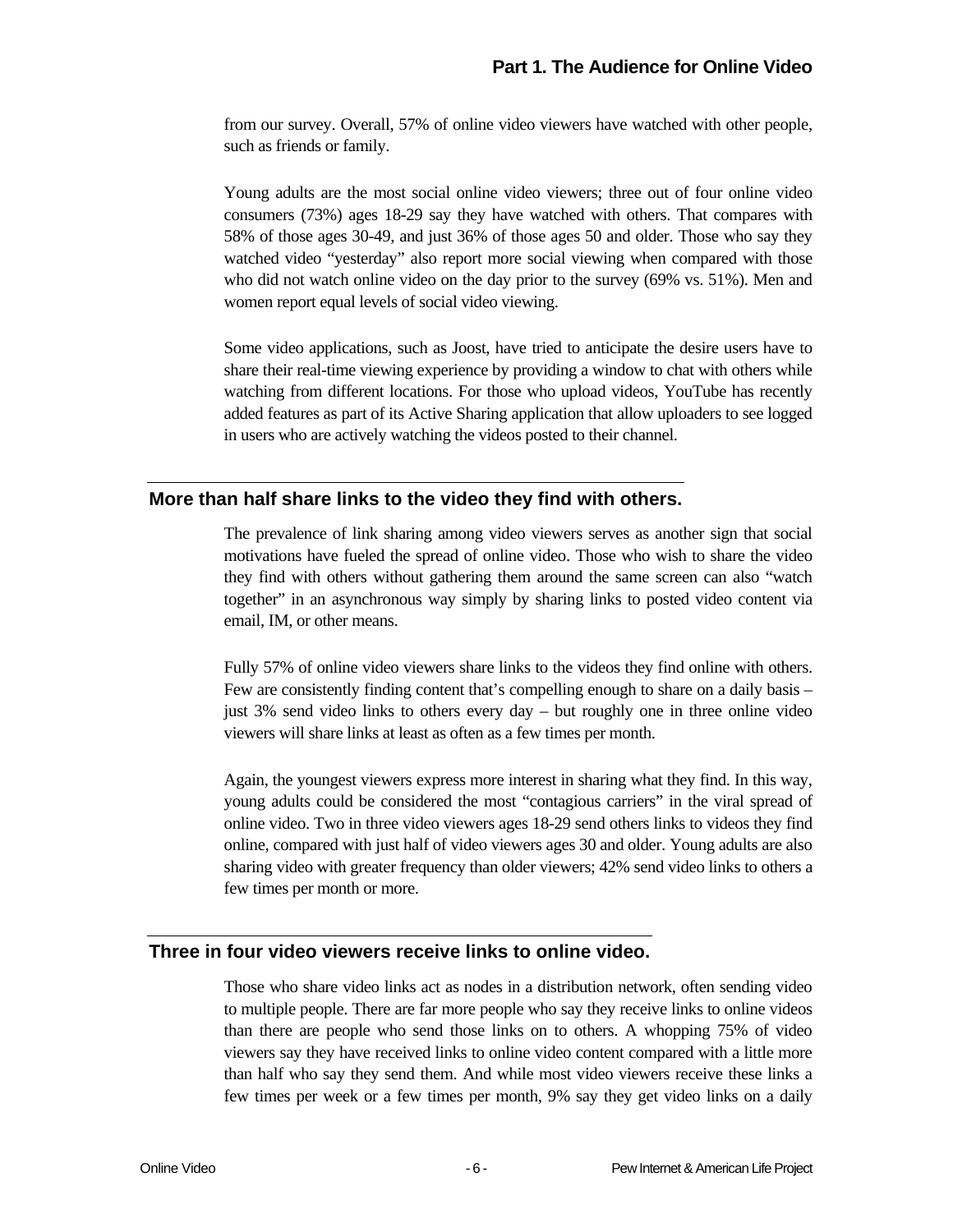| <b>Online Video Gets Social: How users engage</b><br>The percentage of video viewers who do the following activities |       |     |       |           |           |               |  |
|----------------------------------------------------------------------------------------------------------------------|-------|-----|-------|-----------|-----------|---------------|--|
|                                                                                                                      | Total | Men | Women | $18 - 29$ | $30 - 49$ | 50-64         |  |
| Receive video links                                                                                                  | 75%   | 75% | 75%   | 76%       | 77%       | 71%           |  |
| Send video links to others                                                                                           | 57    | 59  | 54    | 67        | 55        | 45            |  |
| Watch video with others                                                                                              | 57    | 58  | 57    | 73        | 58        | 34            |  |
| Rate video                                                                                                           | 13    | 15  | 10    | 23        | 11        | 4             |  |
| Post comments about video                                                                                            | 13    | 15  | 10    | 25        | 9         | 5             |  |
| Upload video                                                                                                         | 13    | 16  | 9     | 20        | 12        | 5             |  |
| Post video links online                                                                                              | 10    | 12  | 9     | 22        | 7         | $\mathcal{P}$ |  |
| Pay for video                                                                                                        |       | 8   | 6     | 10        |           | 3             |  |

basis. Looking at young adult video viewers, 12% say they receive links to online video at least once per day.

*Source: Pew Internet & American Life Project Tracking Survey, February 15 – March 7, 2007. Margin of error is ±4% for all online video viewers (n=800). Margins of error for subgroups range from ±5% for male video viewers to ±8% for viewers ages 50-64. Those ages 65 and older are not included in this table due to the small number of video viewers in this group (n=84).* 

#### **One in ten have posted video links to websites or blogs.**

Some who feel compelled to share the video content they find online prefer to do so in a more public way. Overall, 10% of video viewers say they share links with others by posting them to a website or blog. Again, younger users have a greater tendency to share what they find; while 22% of video viewers ages 18-29 post links to video online, just 7% of those ages 30-49 do so.

The flurry of link sharing by younger users has helped to shape the most-viewed, and top-rated lists on popular video sharing sites. Many young adults and teenagers, who are avid users of social networking sites and blogs, post videos to their personal pages and profiles, which then get linked to or reposted by many other users.

#### **One in five have rated video or posted comments after watching online.**

One of the features popular on many video sites is the ability to rate or post feedback about the content on the site. For instance, during the now legendary run of Lonelygirl15 videos on YouTube, viewers used the comments field to debate the authenticity of the diary-style videos in which the young girl shared her thoughts and daily drama with the world. Overall, 19% of video viewers say they have either rated an online video or posted comments after seeing a video online.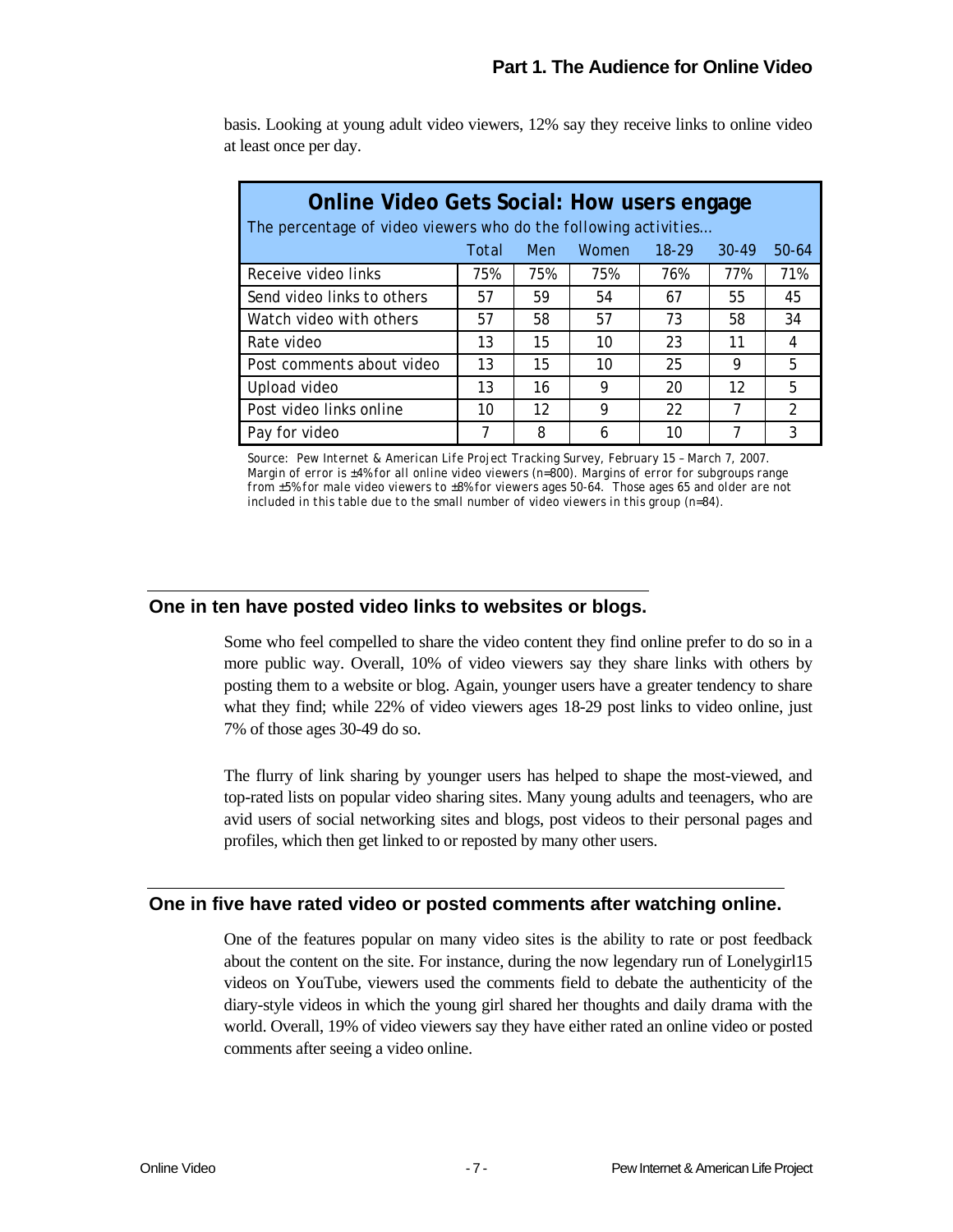Looking at rating and commenting separately, 13% of video viewers say they have rated video, and the same number report posting comments after viewing video online. Unsurprisingly, those who engage with online video by rating and commenting tend to be young; video viewers ages 18-29 are twice as likely as those ages 30-49 to do so.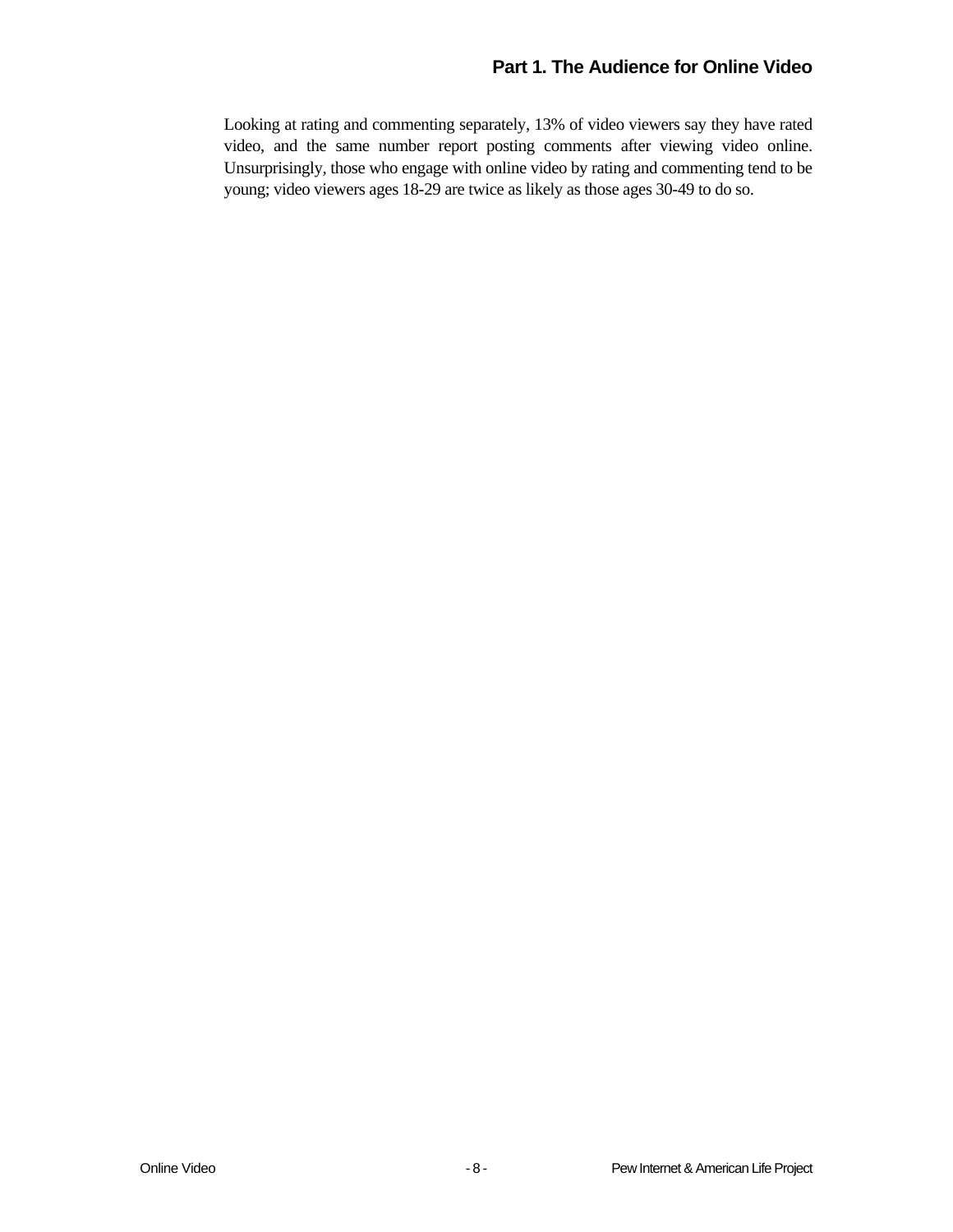

### **What They Watch Online**

#### **Amateur vs. Professional: What do users prefer?**

Most online video viewers prefer professionally-produced video over content "produced by amateurs." However, the segments that do express a preference for amateur content or say they like both genres equally is sizable, and those who are among the most coveted viewers by advertisers (men ages 18-29) are the most likely to express a preference for amateur video.

Overall, 62% of online video viewers say that their favorite videos are those that are professionally produced, while 19% of online video viewers express a preference for amateur content. Another 11% say they enjoy both professionally-produced video and amateur online video equally.

#### **Young men are among those least likely to express a preference for professionally-produced video.**

Again, young adults stand out as a unique group of online video viewers. Fully 30% of online video viewers ages 18-29 say they prefer amateur video, and 16% say they like both amateur and professionally-produced video equally. Just 51% of young adult viewers say their favorite videos to watch are those that are professionally-produced. For young adult men who are online video viewers, that number is even lower; 43% express a clear preference for professional video, while 34% prefer amateur content. Another 19% of male video viewers ages 18-29 say they enjoy both amateur and professional content.

Those who rate or comment on video are also more likely than the average online video viewer to express a preference for amateur material; while 48% say they still prefer professional video, 26% prefer amateur content and 21% say they enjoy both types of video equally.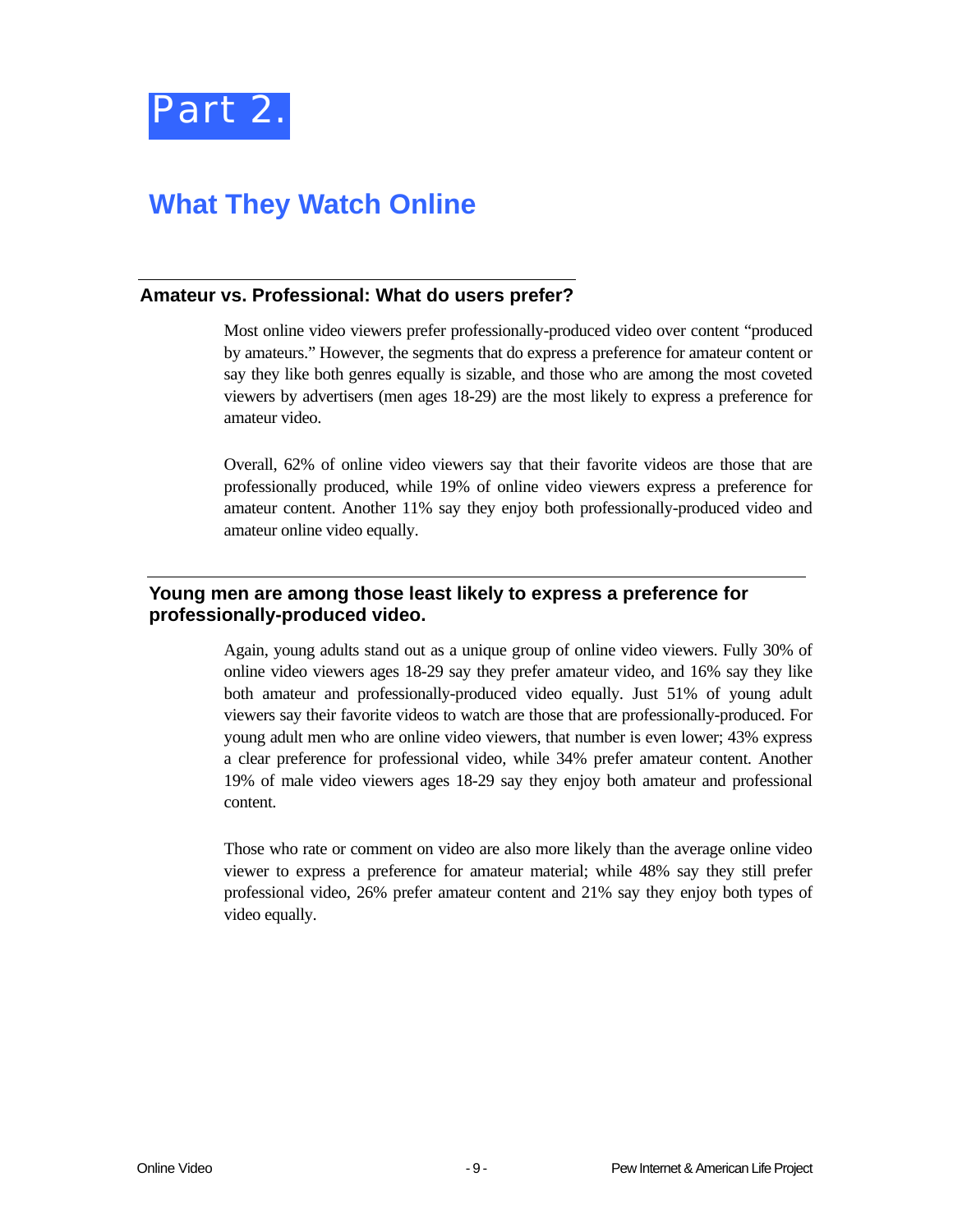#### **37% of adult internet users report online news video viewing and 10% say they watch news video on a typical day.**

News outlets were among the first big investors in the online video realm and their earlymover advantage shows. News video is the most-watched genre of video, with 37% of adult internet users reporting some type of viewing or downloading, and 10% saying they watch news videos on a typical day. Aside from the plethora of news content posted on video sharing sites like YouTube and Google Video, news-related video can now be found on virtually any website associated with major network TV news channels, cable TV news, and on most mainstream newspaper websites. Additionally, blogs, video podcasts, personal websites and social networking websites also feature news-related video.



Source: Pew Internet & American Life Project Tracking Survey, February 15 – March 7, 2007. Margin of error is ±3% for all adult internet users (n=1,492).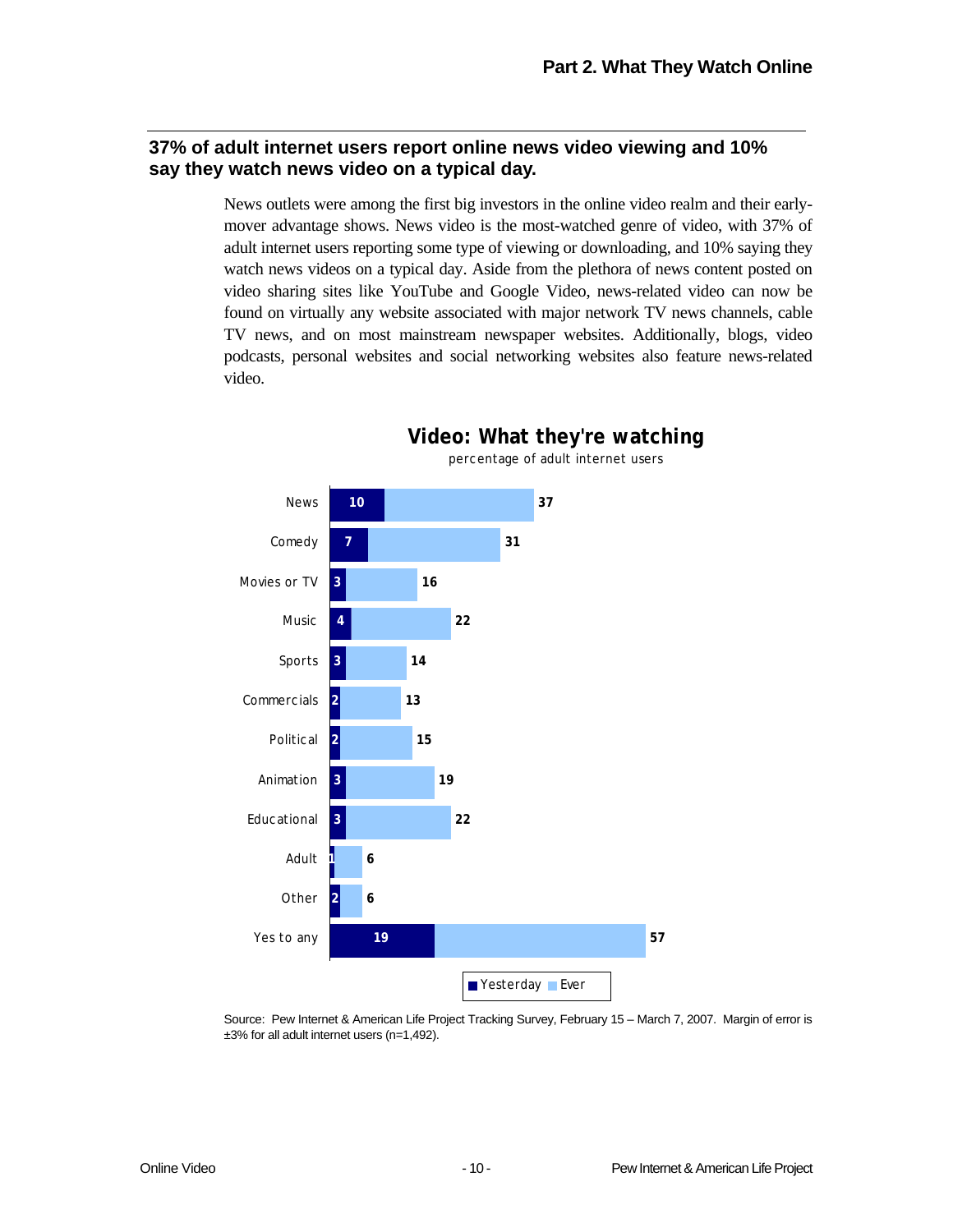#### **News video is the most popular category for everyone except young adults.**

News content captures the attention of users across all generations, and is the most popular genre with every age group except for those ages 18-29. For young adults, comedy is a bigger draw, with 56% of internet users ages 18-29 saying they watch *humorous* videos, compared with 43% who say they watch *news* videos. However, on a typical day, young adult internet users are equally as likely to view news and comedy; 15% of those 18-29 report viewing in both categories on the average day. Indeed, much of the content viewed by young adults, such as clips from The Daily Show or The Colbert Report blurs the line between news and comedy.

News video viewing is more prevalent among men than it is among women; 42% of online men report news video consumption, versus 32% of online women. In addition, men are twice as likely as women to watch or download news video on a typical day— 14% of online men report this, compared with 7% of online women.

Those with higher levels of income and education are more likely to report news video viewing, a trend that is not consistent across all video content categories. Particularly with respect to income, online video viewers in other genres tend to be equally distributed among different earning groups.



Source: Pew Internet & American Life Project Tracking Survey, February 15 – March 7, 2007. Margin of error is ±3% for all adult internet users (n=1,492). Margins of error for subgroups range from ±4% for video viewers ages 30-49 (n=615) to ±8% for viewers ages 65 and older (n=202).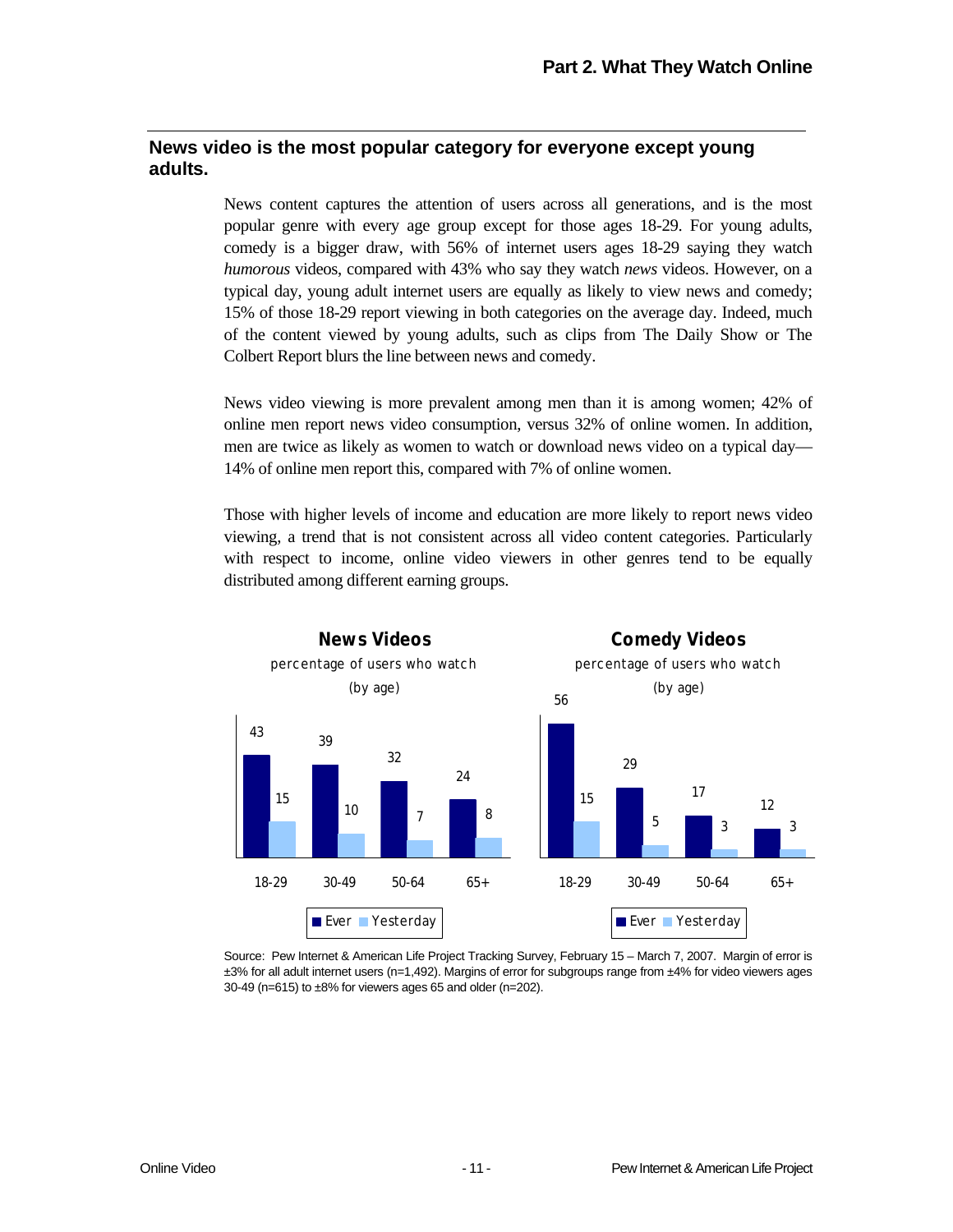#### **Comedy and humorous videos attract the largest number of young adult viewers.**

Comedy and humorous videos are the second-most-viewed genre of online video among the total population of online adults, and the top genre for young adult viewers; 31% of internet users have watched or downloaded comedic or humorous videos and 7% do so on a typical day. Among young adult internet users, 56% have watched humorous online videos, while 15% do so on a typical day. Any visit to YouTube or Google Video will yield links to featured or popular videos meant to inspire a laugh. What some consider funny, others may find offensive or dumb, but the sheer range of humorous video whether it's silly pet antics, red carpet fashion snafus or professionally-produced political satire—provide a veritable cornucopia of content to choose from.

Young adults consume and probably also contribute much of the video content that falls into the comedy category. While more than half of young adult internet users say they watch or download humorous video online, just 29% of users ages 30-49, 17% of those 50-64, and 12% of those ages 65 and older report this. As is the case with news content, male users are also more active consumers of comedy content online; 38% of men watch or download comedy video, versus 25% of online women. On a typical day 9% of male users and 5% of female users watch or download humorous video content.

#### **With bite-sized clips, music videos also draw young audiences online.**

Like news, music videos can also readily cross over into the comedy category. Weird Al Yankovic's "White and Nerdy" music video is one of the most-viewed videos of all time on YouTube, and is listed in both the music and comedy category. Music videos have been a popular subject of user-generated parodies online; musician James Blunt's chart topper, "You're Beautiful" has been the subject of numerous parodies, and "Paxilback," a slick spoof of Justin Timberlake's "Sexyback" helped the People Food artist collective secure a contract with United Talent Agency.<sup>5</sup>

Overall, 22% of adult internet users watch or download some type of music videos online and 4% do so on a typical day. In many ways, those who produce music videos – both professionals and amateurs -- have been well-poised to take advantage of the internet as a distribution medium simply because of the bite-size nature of most music videos. Professional rock band OK Go has been hugely successful at creating humorous and clever dance videos on a shoestring budget to promote their songs, and amateur musicians have utilized the site as a way to get feedback on new songs or live performances.

-5

See, "Talent Agency Is Aiming to Find Web Video Stars," available at:

http://www.nytimes.com/2006/10/25/technology/25agency.html?ex=1185336000&en=5eb4051818c8cf5b& ei=5070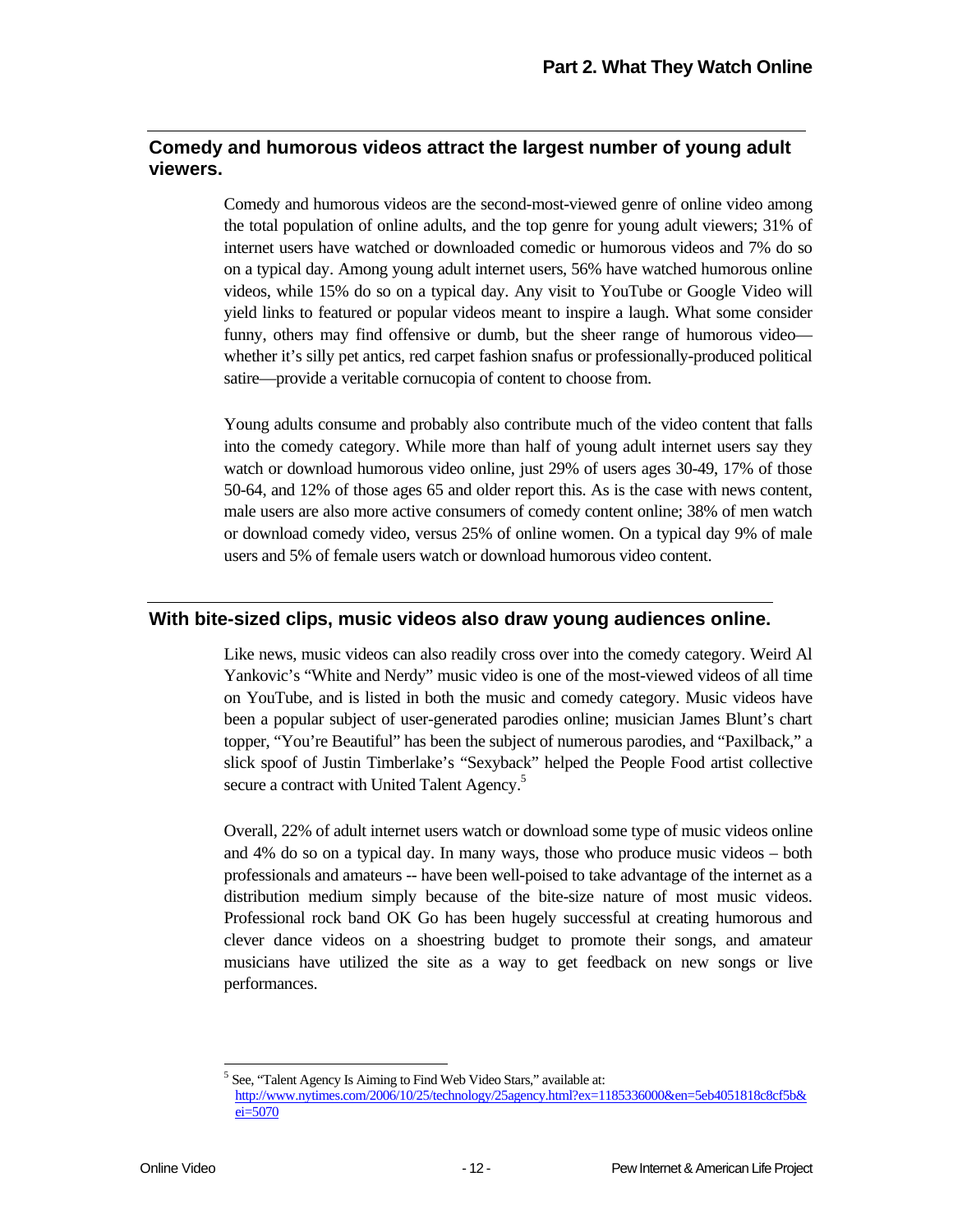However, as is the case with comedy, young adults are usually the ones watching. While 46% of users ages 18-29 are music video consumers, less than half as many 30-49 year olds (19%) say they watch or download music video online. Just 9% of users age 50 and older watch or download music videos. It comes as no surprise, then, that young adults are also the most frequent music video viewers; 13% say they watch music video on an average day.

To a generation weaned on MTV, music videos are a form of cultural currency, and having the ability to share that viewing experience with friends can be as much about social interaction as it is about entertainment. Yet, young adults certainly are not the only ones who might be attracted to this type of social video sharing. The vast archive of music videos available online offers ample opportunities for discovery and rediscovery of live and prerecorded music footage. Thanks to tagging, music videos from the 80's, concert footage from the 70's and even television clips from the 60's can all be called up with a simple search. Just because the content was created before the digital era doesn't mean someone hasn't already gone through the trouble of digitizing it.

Online men are generally more likely to consume music videos when compared with women (26% vs. 19%), but both groups are equally as likely to seek out music videos on a typical day (5% vs. 4%). Much of the gap between men and women for music video viewing stems from the 30-49 age group. For young adults, and users over the age of 50, differences in the incidence of music video viewing are not significant.



Source: Pew Internet & American Life Project Tracking Survey, February 15 – March 7, 2007. Margin of error is ±3% for all adult internet users (n=1,492). Margins of error for subgroups range from ±4% for video viewers ages 30-49 (n=615) to ±8% for viewers ages 65 and older (n=202).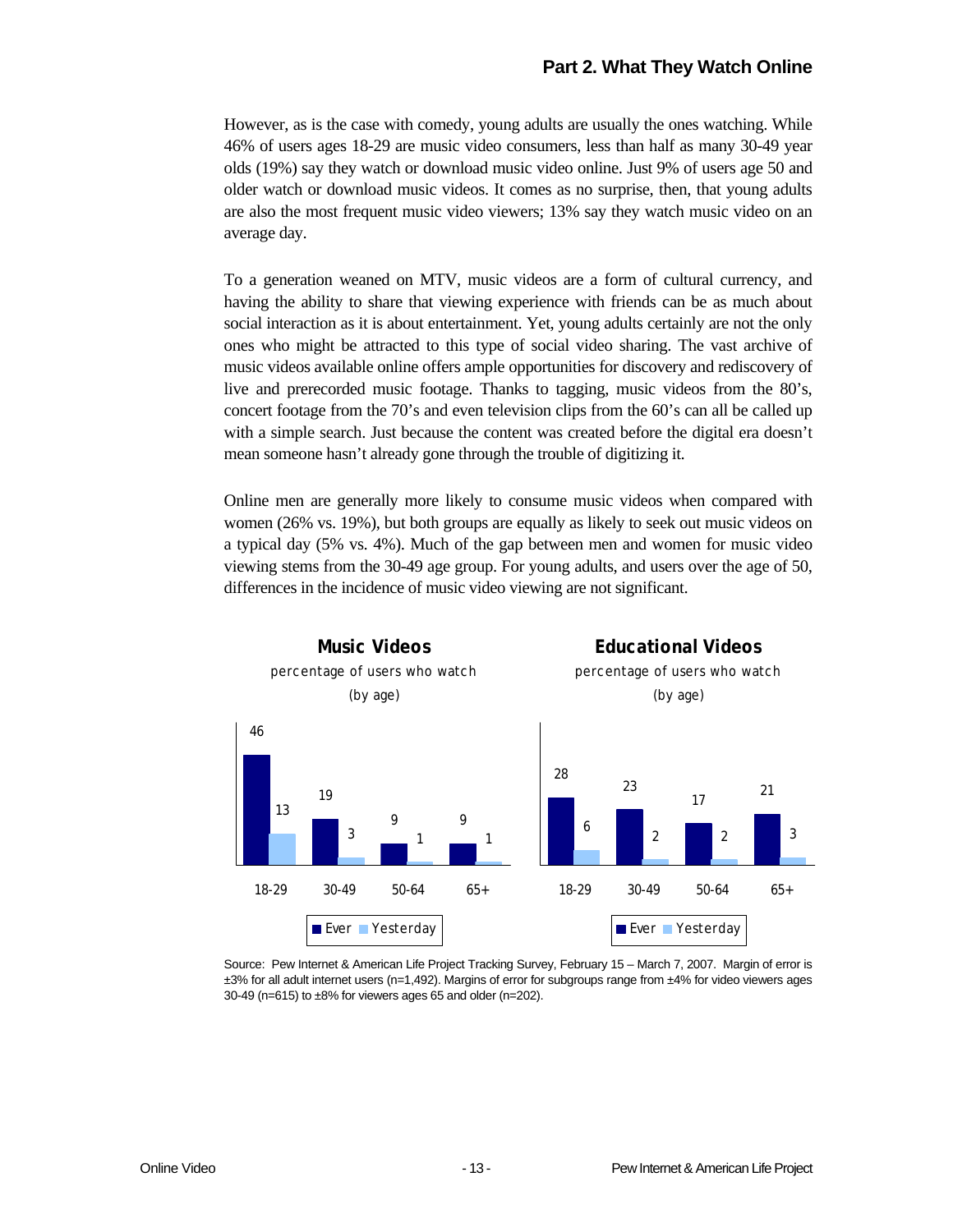#### **Educational videos interest viewers of all ages.**

While music videos may be created primarily for entertainment, videos with educational content are equally as popular among the general population of internet users, and even more so for older adults. Roughly one in five internet users (22%) say they watch or download educational videos, and 3% do so on a typical day. However, there is very little variation across age groups; young adult internet users watch or download educational video content at about the same rate as users aged 65 and older (28% vs. 21%).

Learning a new language, educating yourself about home remodeling techniques, or earning a degree online can all be facilitated through the use of online video. Sometimes referred to as "How-to" or "DIY" videos, these clips range from those that provide practical everyday tips such as, "How to fold a tee-shirt perfectly," to those that visually illustrate theories or concepts, as is done in "Web 2.0…The Machine is Us/ing Us."

Men and women report educational video watching at the same level; 24% of online men consume educational videos vs. 20% of online women. This is the only genre of online video, other than movies and TV, where there is gender parity among those who watch.

#### **Animation and cartoons garner the young male audience.**

Animation videos have captured the attention of 19% of the online population of adults. Three percent of internet users report watching or downloading animated video on a typical day. Not surprisingly, younger users account for much of the animation audience online, as 32% of internet users ages 18-29 say they watch or download animation or cartoons online, while 19% of users age 30-49 report this. Just 9% of users age 50 and older say they have watched animated videos online.

Male users are somewhat more likely to say they watch animation online (23% vs. 16%), but much of this difference stems from young males, nearly 40% of whom watch or download animated videos.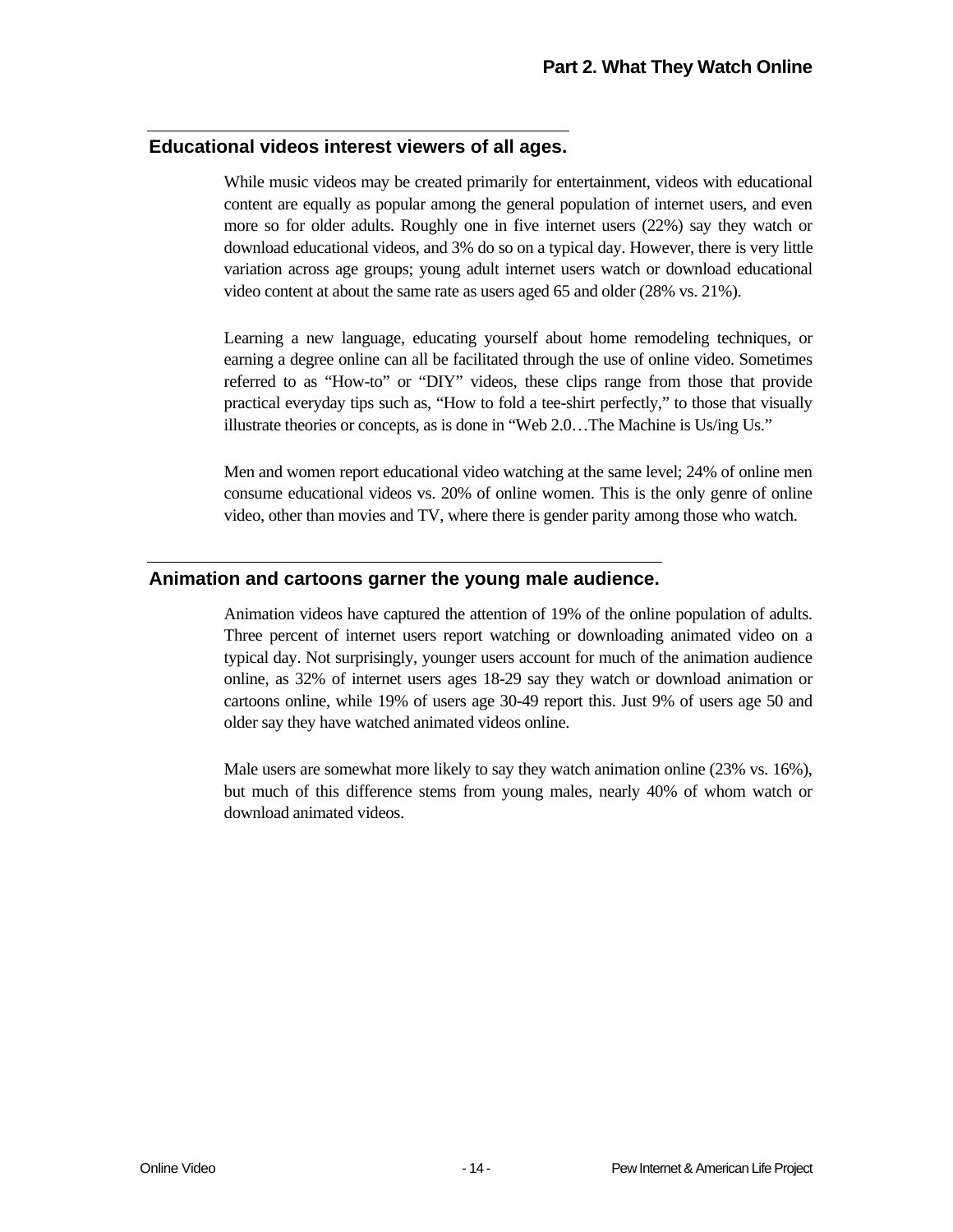

Source: Pew Internet & American Life Project Tracking Survey, February 15 – March 7, 2007. Margin of error is ±3% for all adult internet users (n=1,492). Margins of error for subgroups range from ±4% for video viewers ages 30-49 ( $n=615$ ) to  $\pm 8\%$  for viewers ages 65 and older ( $n=202$ ).

#### **Full-length movies and TV shows are still making their way online.**

One in six internet users (16%) say they watch or download "movies or TV shows," but it is likely that this figure does not account for all of those who simply watch *excerpts*  from movies and TV shows, which are consistently among the most viewed content on the major video sharing sites. Many movies and television shows are also widely available on peer-to-peer networks and Bit Torrent sites. Some estimates suggest that video files account for 10% of file-sharing activity on peer-to-peer networks.<sup>6</sup>

At the same time, there has been a big push from the major television networks to provide more full-length episodes of primetime television shows for free online. ABC's "Lost" and "Desperate Housewives" were among the first free offerings, and many other shows, such as NBC's "The Office" and "Law & Order" have followed suit. However, some research suggests that many viewers are not aware of the streaming television content available online. A study released in January 2007 by CBS Research found that just 56% of U.S. television viewers were aware that they could watch streaming video of network TV shows online.<sup>7</sup>

Movies and television content are also the province of the young; nearly a third of users ages 18-29 watch or download movies and TV shows, while half as many among those ages 30-49 do so (30% vs. 16%). Just 7% of users age 50 and older say they get movies

<sup>6</sup> See "Hollywood Reeling from Illegal Movie, TV Downloads." Available at:

-

http://investors.com/editorial/IBDArticles.asp?artsec=17&issue=20070402&view=1 7 See "CBS: Viewers Not Aware Of Online Programs" January 5, 2007. Available at:

http://publications.mediapost.com/index.cfm?fuseaction=Articles.printEdition&art\_send\_date=2007-1- 5&art\_type=13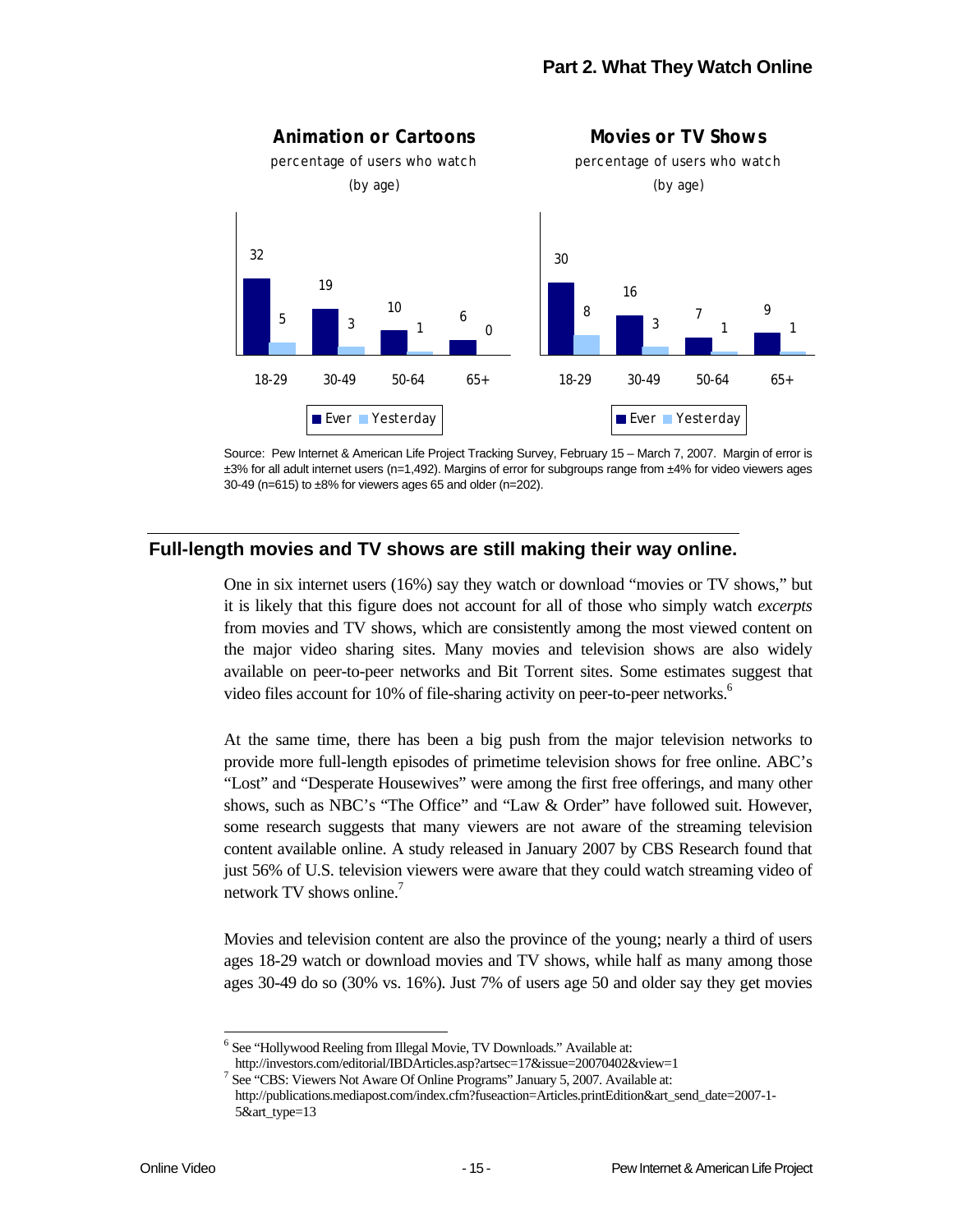and television shows online. Male and female users say they get movies and TV shows online in equal numbers (16% and 17%).

#### **Political content resonates most with active viewers who rate or comment on video.**

As we noted in our "Election 2006 Online" report, the rise of online video as a political force was a major story during the last election. The number of Americans relying on the internet for political news and information had doubled since 2002, and video had already started to play a pivotal role in delivering information related to the 2008 elections.

Political video content currently garners about the same number of viewers as those who say they watch or download movies and television shows online; 15% of internet users say they have sought out political video content online, and 2% report doing this on a typical day. Most political video viewers are under the age of 50 and have higher levels of education. One in five young adult internet users watch political video content online and 5% will do so on a typical day. Online men are more likely to view political content when compared with online women; 18% vs. 12%.

Political content is especially popular among the segment of video viewers who rate or comment on online video. Fully 44% of those who give some form of feedback after viewing say they seek political video online.



 Source: Pew Internet & American Life Project Tracking Survey, February 15 – March 7, 2007. Margin of error is ±3% for all adult internet users (n=1,492). Margins of error for subgroups range from ±4% for video viewers ages 30-49 (n=615) to ±8% for viewers ages 65 and older (n=202).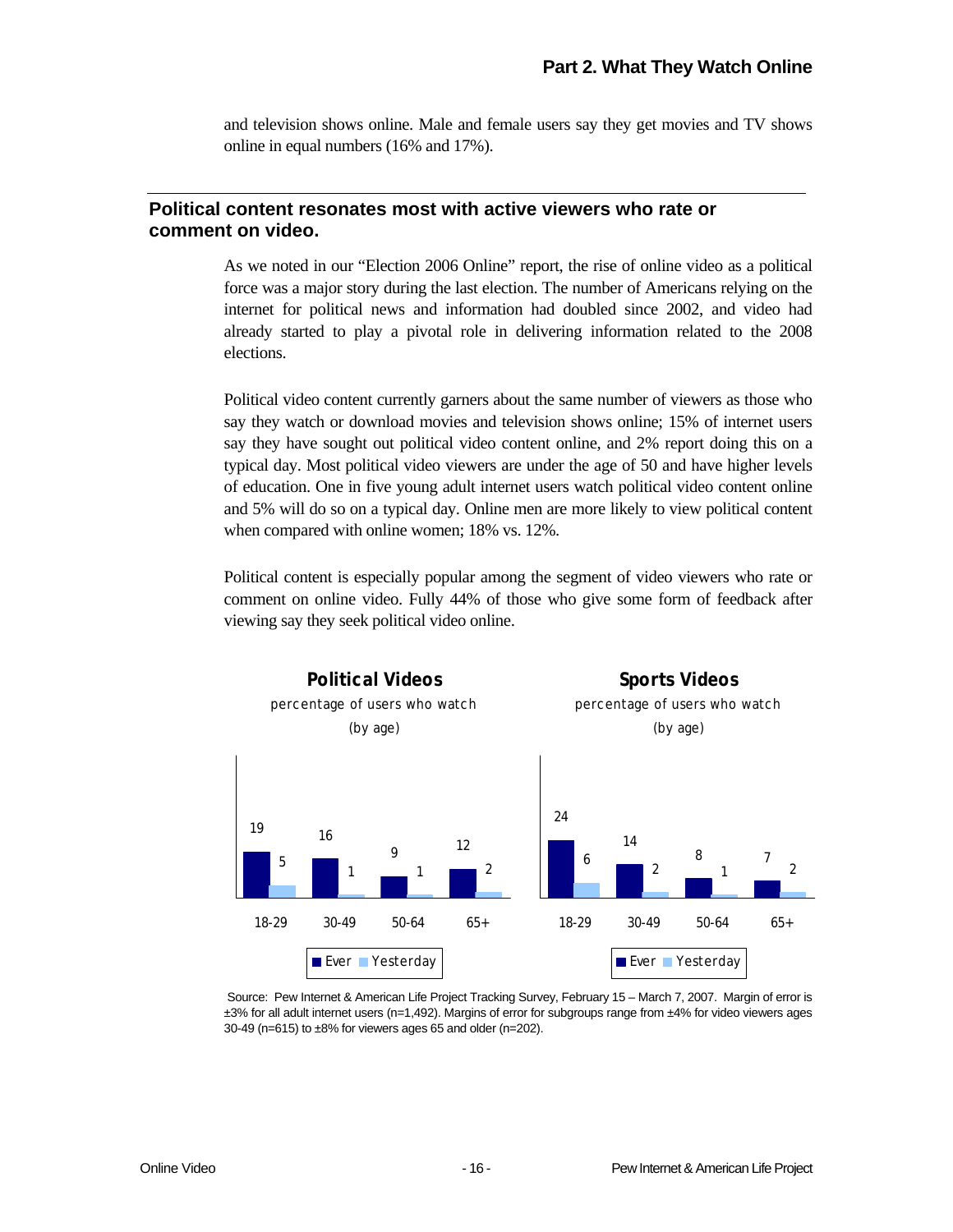#### **The audience for sports video content is modest relative to the size of the total sports information-seeking public.**

Whether viewers are interested in highlights or bloopers, soccer or hurling, sports video content is widely available online. However, the total audience that seeks any kind of sports information online is three times the size of the sports video watching audience. In August of 2006, 45% of adult internet users said they got sports scores and information online and 15% did so on a typical day. In comparison, 14% of internet users now say they watch or download sports video and 3% say they do so on a typical day.

The sports video audience is heavily dominated by male viewers; online men are almost four times as likely as online women to have watched or downloaded sports video (23% vs. 6%). Unsurprisingly, young adults report higher levels of sports video consumption. One in four internet users (24%) ages 18-29 watch or download sports video, compared with 14% of those 30-49, 8% of those 50-64 and just 7% of those 65 and older.

#### **One in eight internet users watch or download commercials online.**

Commercial video content is often integrated into other types of online video, and is a staple component of banner advertising on many popular websites, such as MySpace.com and Yahoo properties. Users may actively seek out commercial videos – for instance, when searching for Super Bowl advertisements or nostalgic commercials about Apple computers from the 1980's – or they may passively view commercial content streaming on a site where they are reading a news article or searching for health information.

When asked if they ever use the internet to watch or download commercials or advertisements, 13% of internet users say "yes." A mere 2% of internet users say they watch commercials on an average day.

Young adults are twice as likely as users age 50 and older to say they watch or download commercial videos online; 22% of those 18-29, 13% of users ages 30-49, 7% of users age 50-64 and 8% of those ages 65 and older say they consume commercial video content online.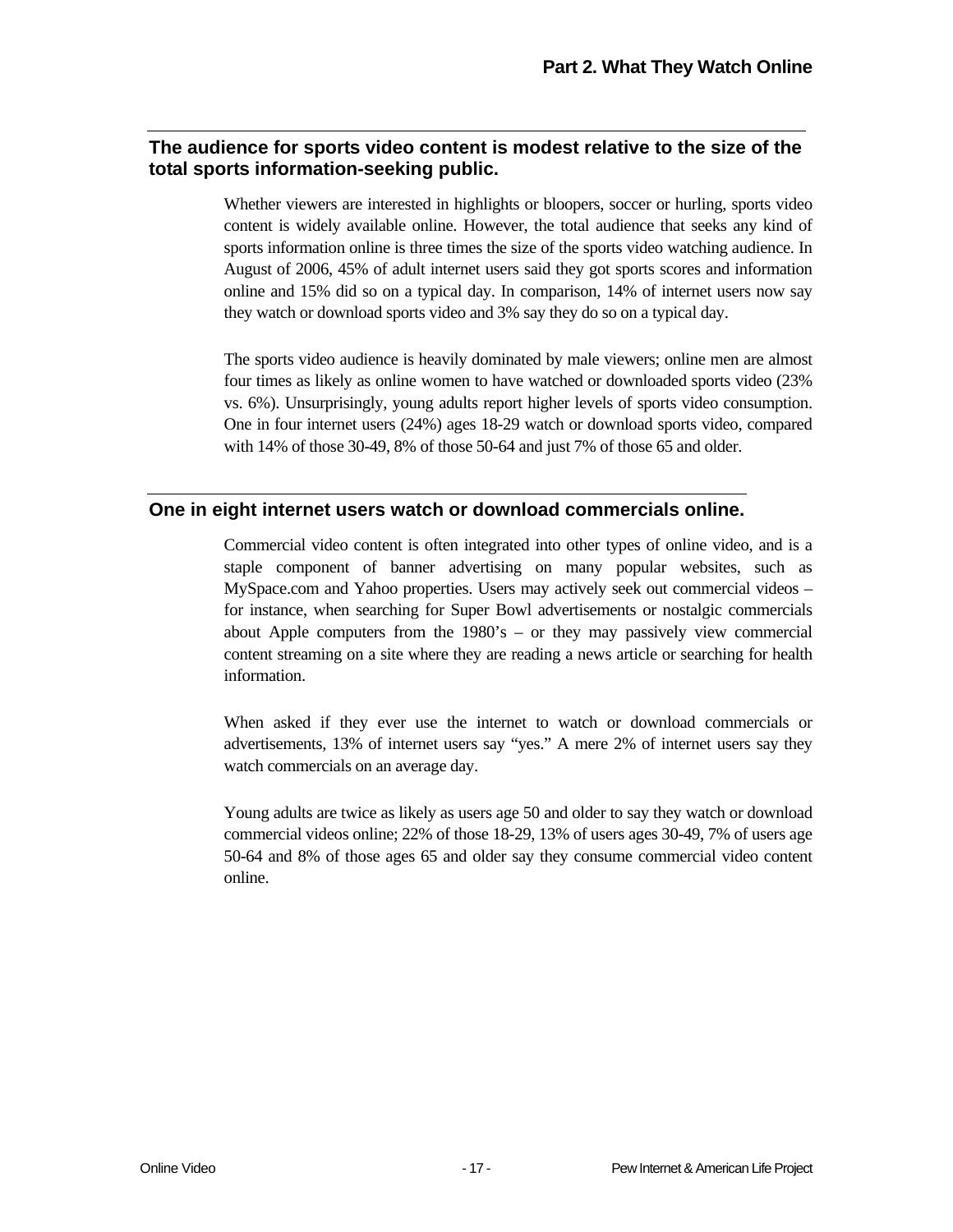



#### **Young male users are the most likely to say they have watched or downloaded adult video online.**

While respondents are highly unlikely to admit that they view adult video content, 6% of internet users do report watching or downloading adult video content online, and 1% report adult video consumption on a typical day. Men and younger users are unsurprisingly the ones most likely to report adult video viewing. While 11% of male internet users say they watch or download adult video content online, just 1% of female internet users report this. Likewise, 13% of users ages 18-29, 5% of those 30-49, 1% of those 50-64 and 3% of those 65 and older say they watch or download adult video.

#### **Few pay to access online video.**

Providing free access to video content has been central to the popularity of YouTube and other online video portals. At the moment, few online video viewers are paying for any of the video they watch; just 7% of say they have paid to access or download video online.

However, young adults, who are often thought to have little interest in paying for music and other digital media, are actually more likely than older video viewers to have paid for online video content. While 10% of online video viewers ages 18-29 have paid to access or download online video, just 3% of video viewers ages 50-64 have done so.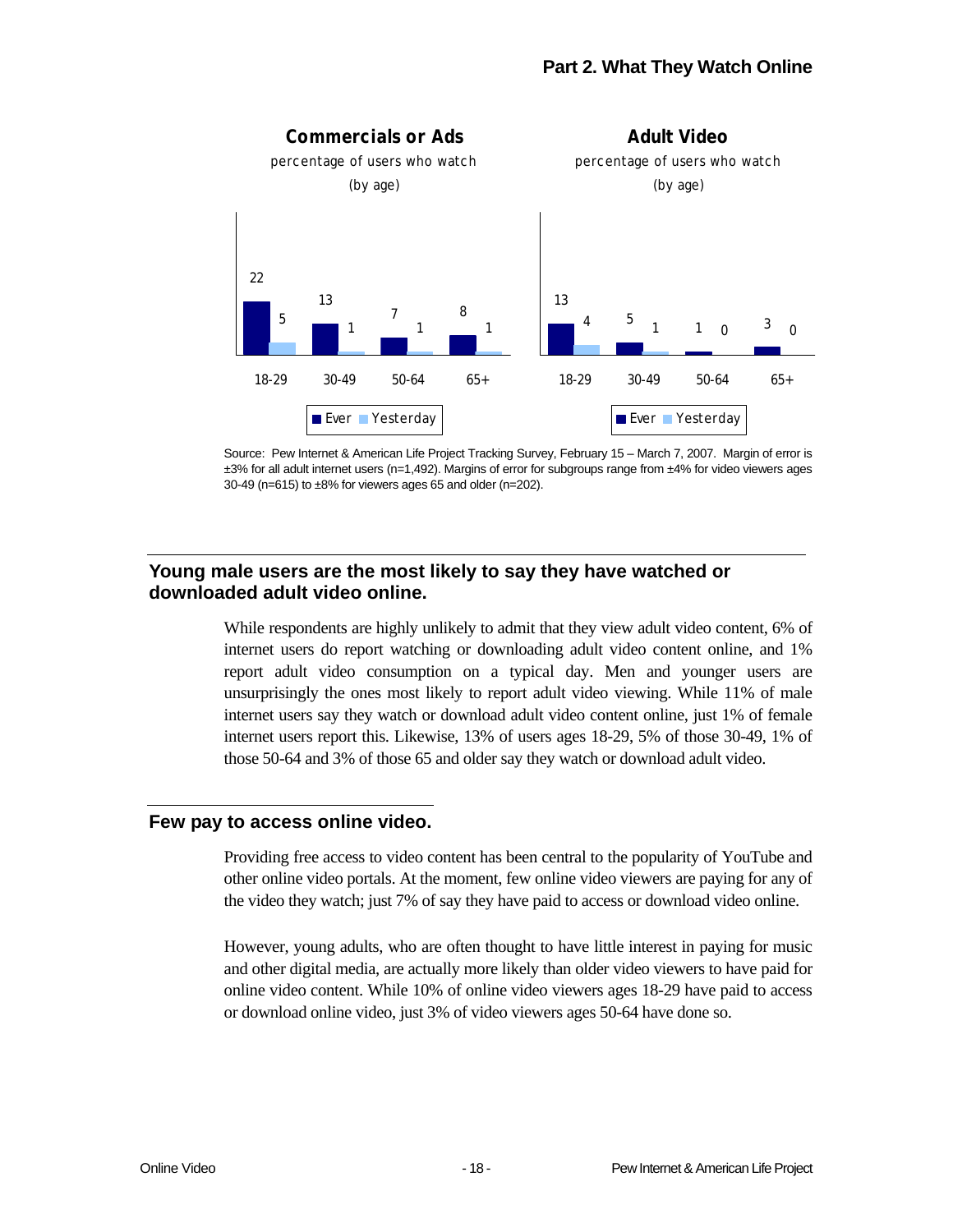#### **Part 2. What They Watch Online**

There are currently no significant differences between men and women and users across all economic and education levels when it comes to paying for online video content. However, among the small group of video viewers who say they also upload video content (n=93), 20% say they have paid for access to online video. Just 5% of video viewers who have never uploaded say they have paid for video.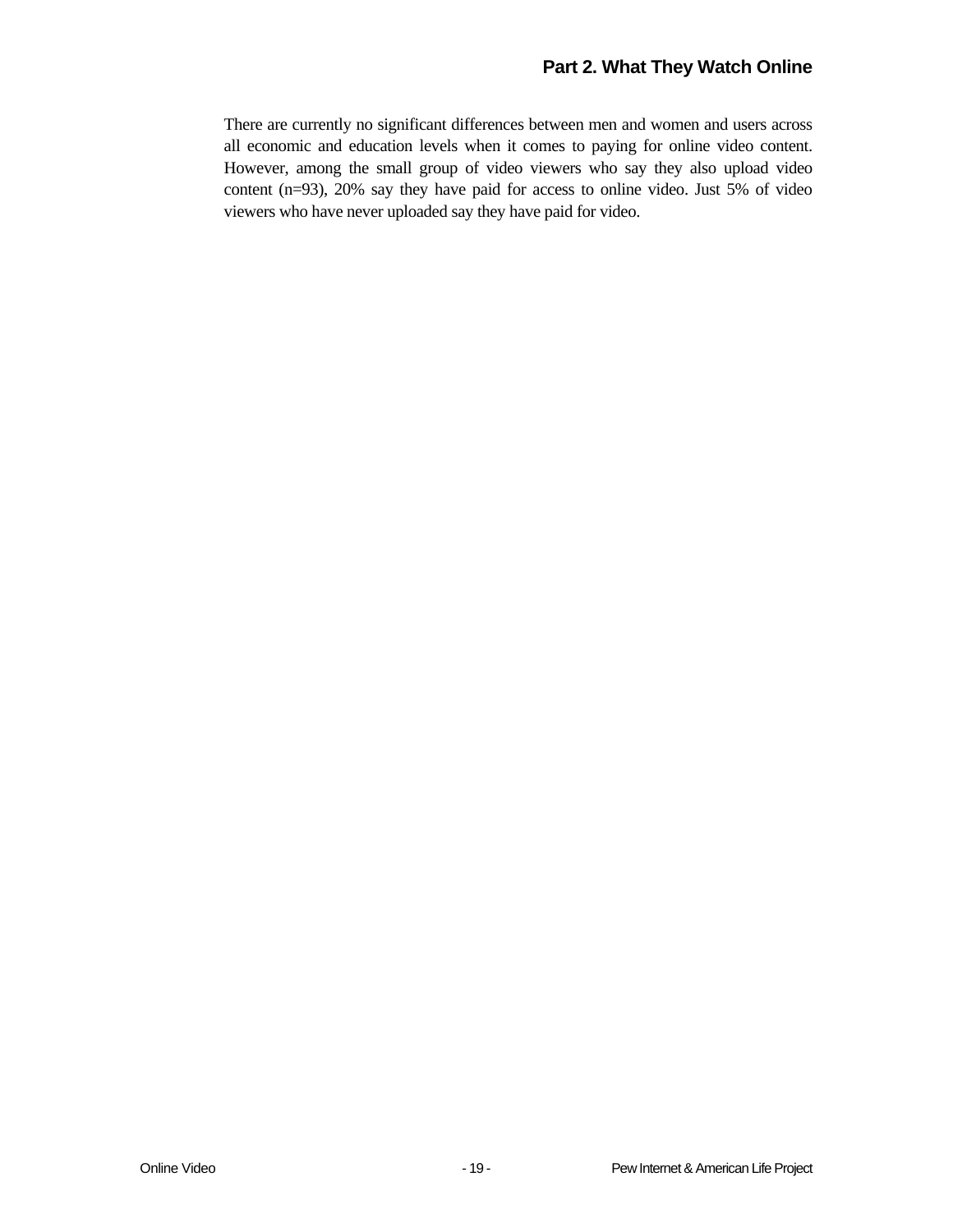This report is based on the findings of a daily tracking survey on Americans' use of the Internet. The results in this report are based on data from telephone interviews conducted by Princeton Survey Research Associates between February 15 to March 7 2007, among a sample of 2,200 adults, 18 and older. For results based on the total sample, one can say with 95% confidence that the error attributable to sampling and other random effects is plus or minus 2.3 percentage points. For results based Internet users (n=1,492), the margin of sampling error is plus or minus 2.8 percentage points. In addition to sampling error, question wording and practical difficulties in conducting telephone surveys may introduce some error or bias into the findings of opinion polls.

The sample for this survey is a random digit sample of telephone numbers selected from telephone exchanges in the continental United States. The random digit aspect of the sample is used to avoid "listing" bias and provides representation of both listed and unlisted numbers (including not-yet-listed numbers). The design of the sample achieves this representation by random generation of the last two digits of telephone numbers selected on the basis of their area code, telephone exchange, and bank number.

New sample was released daily and was kept in the field for at least five days. The sample was released in replicates, which are representative subsamples of the larger population. This ensures that complete call procedures were followed for the entire sample. At least 10 attempts were made to complete an interview at sampled households. The calls were staggered over times of day and days of the week to maximize the chances of making contact with a potential respondent. Each household received at least one daytime call in an attempt to find someone at home. In each contacted household, interviewers asked to speak with the youngest male currently at home. If no male was available, interviewers asked to speak with the youngest female at home. This systematic respondent selection technique has been shown to produce samples that closely mirror the population in terms of age and gender. All interviews completed on any given day were considered to be the final sample for that day.

Non-response in telephone interviews produces some known biases in survey-derived estimates because participation tends to vary for different subgroups of the population, and these subgroups are likely to vary also on questions of substantive interest. In order to compensate for these known biases, the sample data are weighted in analysis. The demographic weighting parameters are derived from a special analysis of the most recently available Census Bureau's March 2006 Annual Social and Economic Supplement. This analysis produces population parameters for the demographic characteristics of adults age 18 or older, living in households that contain a telephone. These parameters are then compared with the sample characteristics to construct sample weights. The weights are derived using an iterative technique that simultaneously balances the distribution of all weighting parameters.